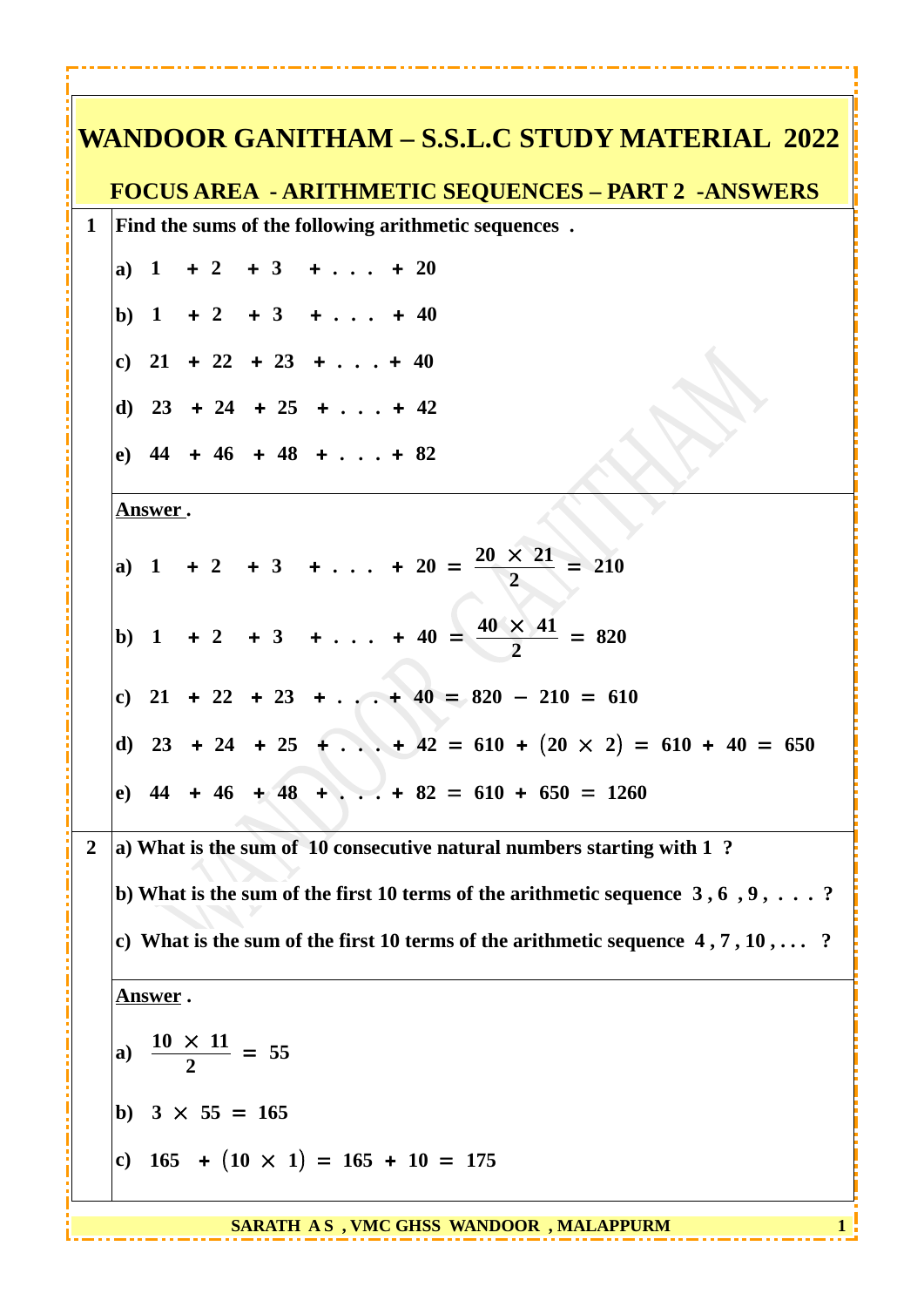| 3 | a) What is the sum of 20 consecutive natural numbers starting with 1 ?                        |
|---|-----------------------------------------------------------------------------------------------|
|   | b) What is the sum of the first 20 terms of the arithmetic sequence $5, 10, 15, \ldots$ ?     |
|   | c) What is the sum of the first 20 terms of the arithmetic sequence $3, 8, 13, \ldots$ ?      |
|   | <u>Answer</u> .                                                                               |
|   | a) $\frac{20 \times 21}{2} = 210$                                                             |
|   | b) $5 \times 210 = 1050$                                                                      |
|   | c) $1050 - (20 \times 2) = 1050 - 40 = 1010$                                                  |
| 4 | Consider the arithmetic sequence $5, 9, 13, $                                                 |
|   | a) What is its common difference?                                                             |
|   | b) What is its $7th$ term ?                                                                   |
|   | c) What is the sum of the first 13 terms of this sequence ?                                   |
|   | <u>Answer</u> .                                                                               |
|   | a) $d = 9 - 5 = 4$                                                                            |
|   | b) $x_7 = f + 6d = 5 + (6 \times 4) = 5 + 24 = 29$                                            |
|   | c) Sum of the first 13 terms = $13 \times$ Middle term = $13 \times x_7 = 13 \times 29 = 377$ |
| 5 | Consider the arithmetic sequence $8, 15, 22, \ldots$                                          |
|   | a) What is its common difference?                                                             |
|   | b) What is its $6th$ term ? ?                                                                 |
|   | c) What is the sum of the first11 terms of this sequence ?                                    |
|   | <b>Answer</b> .                                                                               |
|   | a) $d = 15 - 8 = 7$                                                                           |
|   | $x_6 = f + 5d = 8 + (5 \times 7) = 8 + 35 = 43$<br>b)                                         |
|   | c) Sum of the first 11 terms = $11 \times$ Middle term = $11 \times x_6 = 11 \times 43 = 473$ |
| 6 | First term of an arithmetic sequence is 7 and its common difference is 5.                     |
|   | a) What is its $4th$ term ?                                                                   |
|   | c) What is its $8th$ term ?                                                                   |
|   | SARATH AS, VMC GHSS WANDOOR, MALAPPURM                                                        |
|   |                                                                                               |

----------------------------

. . .

*<u>A A AM A A AM A A AM A A A</u>* 

- - 4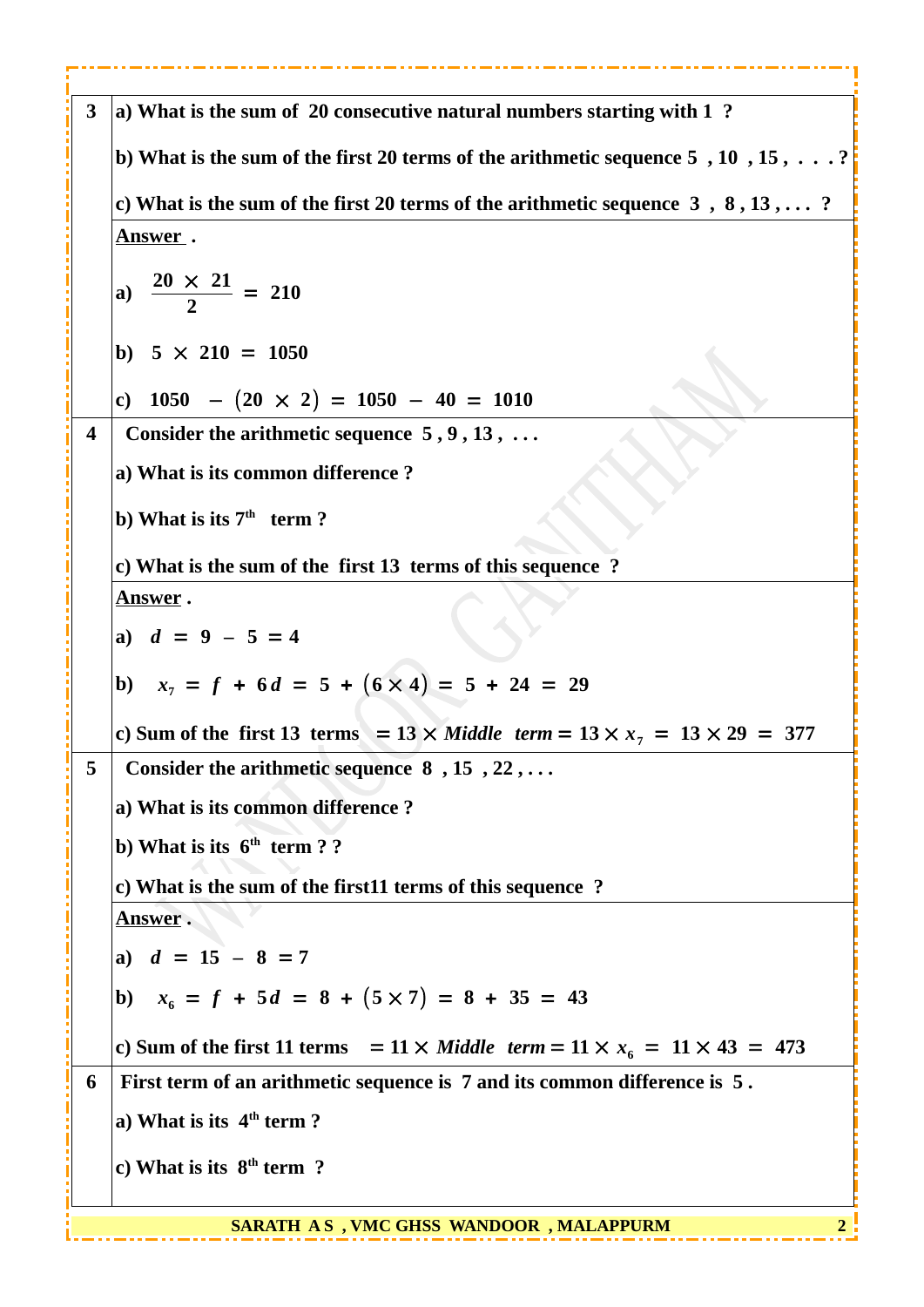|                | c) What is the sum of the first7 terms of this sequence ?                                     |
|----------------|-----------------------------------------------------------------------------------------------|
|                | d) What is the sum of the first 8 terms of this sequence ?                                    |
|                | <u>Answer</u> .                                                                               |
|                | a) $x_4 = f + 3d = 7 + (3 \times 5) = 7 + 15 = 22$                                            |
|                | b) $x_8 = x_4 + 4d = 22 + (4 \times 5) = 22 + 20 = 42$                                        |
|                | c) Sum of the first 7 terms = $7 \times$ Middle term = $7 \times x_4$ = $7 \times 22$ = 154   |
|                | d) Sum of the first 8 terms = Sum of the first 7 terms $+ x8$                                 |
|                | $= 154 + 42 = 196$                                                                            |
| $\overline{7}$ | First term of an arithmetic sequence is 9 and its common difference is 4.                     |
|                | a) What is its $7th$ term ?                                                                   |
|                | b) What is its $14th$ term ?                                                                  |
|                | c) What is the sum of the first 13 terms of this sequence ?                                   |
|                | d) What is the sum of the first 14 terms of this sequence ?                                   |
|                | <u>Answer</u> .                                                                               |
|                | a) $x_7 = f + 6d = 9 + (6 \times 4) = 9 + 24 = 33$                                            |
|                | b) $x_{14} = x_7 + 7d = 33 + (7 \times 4) = 33 + 28 = 61$                                     |
|                | c) Sum of the first 12 terms = $13 \times$ Middle term = $13 \times x_7 = 13 \times 33 = 429$ |
|                | d) Sum of the first 14 terms = Sum of the first 13 terms $+ x_{14}$                           |
|                | $= 429 + 61 = 490$                                                                            |
| 8              | First term of an arithmetic sequence is 5 and its common difference is 4.                     |
|                | a) What is its $10th$ term ?                                                                  |
|                | b) What is its $20th$ term ?                                                                  |
|                | c) What is the sum of the first 19 terms of this sequence ?                                   |
|                | d) What is the sum of the first 20 terms of this sequence?                                    |
|                | SARATH AS, VMC GHSS WANDOOR, MALAPPURM                                                        |

. . . . . . . .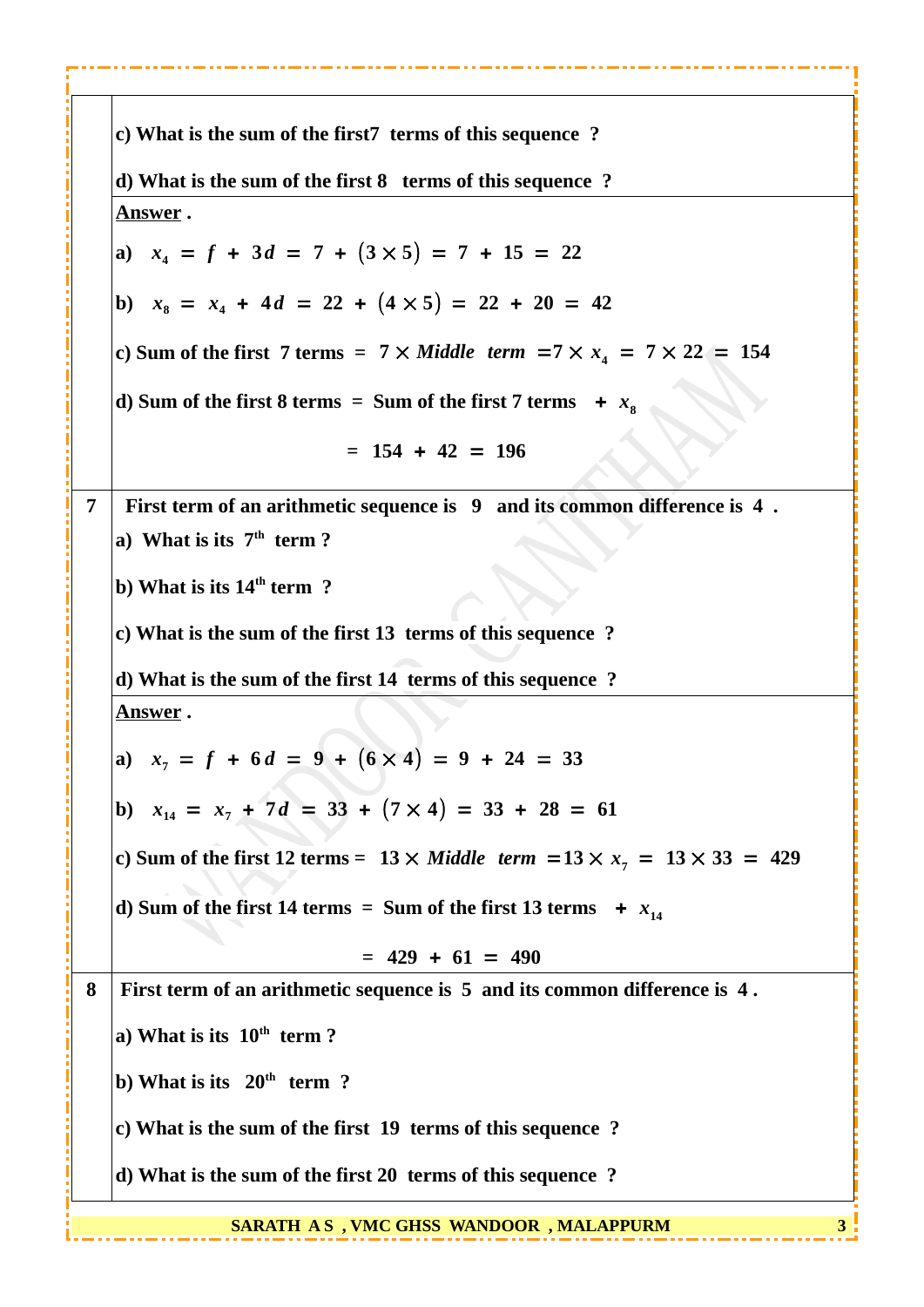|    | <u>Answer</u> .                                                                                  |
|----|--------------------------------------------------------------------------------------------------|
|    | a) $x_{10} = f + 9d = 5 + (9 \times 4) = 5 + 36 = 41$                                            |
|    | b) $x_{20} = x_{10} + 10d = 41 + (10 \times 4) = 41 + 40 = 81$                                   |
|    | b) Sum of the first 19 terms = $19 \times$ Middle term = $19 \times x_{10} = 19 \times 41 = 779$ |
|    | c) Sum of the first 20 terms = Sum of the first 11 terms $+ x_{20}$                              |
|    | $= 779 + 81 = 860$                                                                               |
| 9  | Common difference of an arithmetic sequence is 3 and its $10th$ term 32.                         |
|    | a) What is its $11th$ term?                                                                      |
|    | b) What is the sum of the first 21 terms of this sequence?                                       |
|    | <u>Answer</u> .                                                                                  |
|    | a) $x_{11} = x_{10} + d = 32 + 3 = 35$                                                           |
|    | b) Sum of the first 21 terms = $21 \times$ Middle term = $21 \times x_{11} = 21 \times 32 = 672$ |
| 10 | Common difference of an arithmetic sequence is $5$ and its $7th$ term $36$ .                     |
|    | a) What is its $8th$ term?                                                                       |
|    | b) What is the sum of the first 15 terms of this sequence?                                       |
|    | <b>Answer</b> .                                                                                  |
|    | a) $x_8 = x_7 + d = 36 + 5 = 41$                                                                 |
|    | b) Sum of the first 43 terms = $15 \times$ Middle term = $15 \times x_8 = 15 \times 41 = 615$    |
| 11 | Common difference of an arithmetic sequence is $4$ and its $11th$ term $42$ .                    |
|    | a) What is its $10th$ term?                                                                      |
|    | b) What is the sum of the first 19 terms of this sequence?                                       |
|    | <u>Answer</u> .                                                                                  |
|    | a) $x_{10} = x_{11} - d = 42 - 4 = 38$                                                           |
|    | b) Sum of the first 19 terms = $19 \times$ Middle term = $19 \times x_{10} = 19 \times 38 = 722$ |
|    |                                                                                                  |

. . . . . . . .

- - -

 **SARATH A S , VMC GHSS WANDOOR , MALAPPURM 4**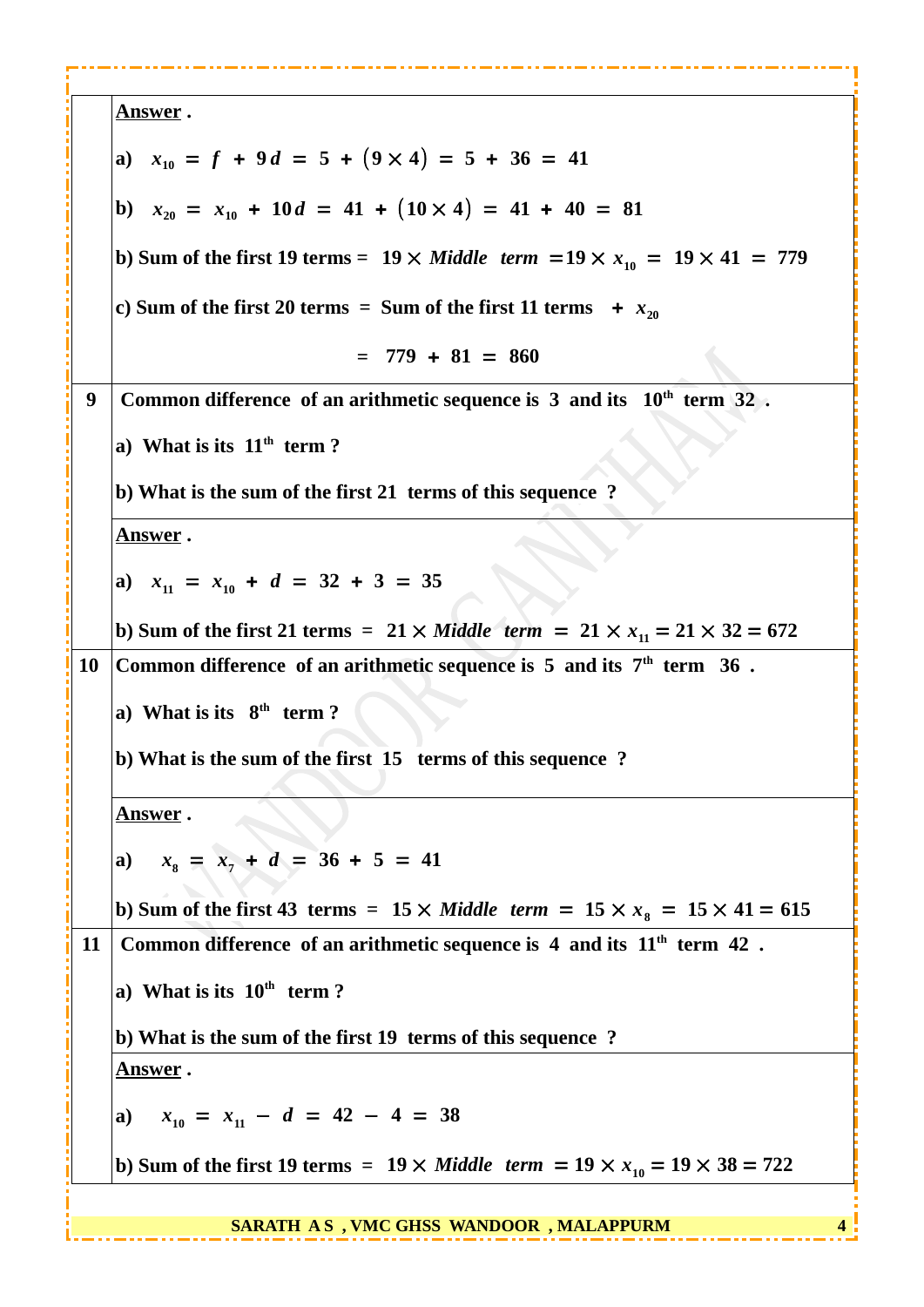| 12 | Common difference of an arithmetic sequence is $2$ and its $15th$ term $31$ .                    |
|----|--------------------------------------------------------------------------------------------------|
|    | a) What is its $14th$ term?                                                                      |
|    | b) What is the sum of the first 27 terms of this sequence ?                                      |
|    | <u>Answer</u> .                                                                                  |
|    | a) $x_{14} = x_{15} - d = 31 - 2 = 29$                                                           |
|    | b) Sum of the first 27 terms = 27 $\times$ Middle term = 27 $\times x_{14} = 27 \times 29 = 783$ |
| 13 | The algebraic form of an arithmetic sequence is $4n + 3$ .                                       |
|    | a) What is its $5th$ term?                                                                       |
|    | b) What is the sum of the first 9 terms of this sequence ?                                       |
|    | <u>Answer</u> .                                                                                  |
|    | a) $x_5 = (4 \times 5) + 3 = 20 + 3 = 23$                                                        |
|    | b) Sum of the first 9 terms = $9 \times$ Middle term = $9 \times x_5 = 9 \times 23 = 207$        |
| 14 | The algebraic form of an arithmetic sequence is $3n + 2$ .                                       |
|    | a) What is its $11th$ term ?                                                                     |
|    | b) What is the sum of the first 21 terms of this sequence?                                       |
|    | <u>Answer</u> .                                                                                  |
|    | a) $x_{11} = (3 \times 11) + 2 = 33 + 2 = 35$                                                    |
|    |                                                                                                  |
|    | b) Sum of the first 23 terms = $21 \times$ Middle term = $21 \times x_{11} = 21 \times 35 = 735$ |
| 15 | The algebraic form of an arithmetic sequence is $2n - 1$ .                                       |
|    | a) What is its $12th$ term?                                                                      |
|    | b) What is sum of the first 23 terms of this sequence ?                                          |
|    | <u>Answer</u> .                                                                                  |
|    | a) $x_{12} = (2 \times 12) - 1 = 24 - 1 = 23$                                                    |
|    | b) Sum of the first 23 terms = $23 \times$ Middle term = $23 \times x_{12} = 23 \times 23 = 529$ |
|    | <b>SARATH AS, VMC GHSS WANDOOR, MALAPPURM</b>                                                    |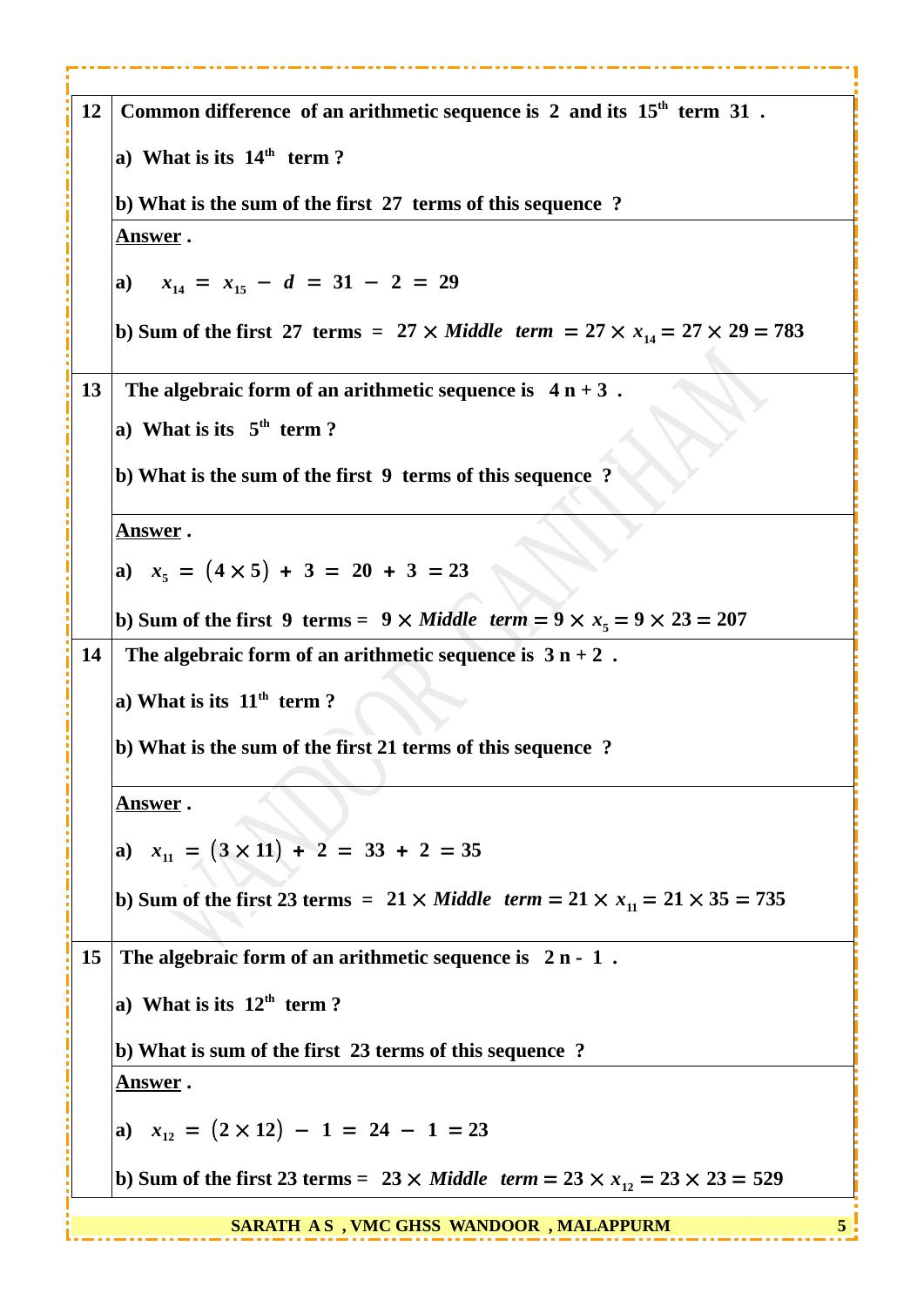| 16        | $4th$ term of an arithmetic sequence is 9 and its $10th$ term is 21.                                                        |
|-----------|-----------------------------------------------------------------------------------------------------------------------------|
|           | a) What is its common difference?                                                                                           |
|           | b) What is its $5th$ term ?                                                                                                 |
|           | c) What is the sum of the first 9 terms of this sequence?                                                                   |
|           | <u>Answer</u> .                                                                                                             |
|           | a) common difference = $\frac{\text{Term difference}}{\text{Position difference}} = \frac{21-9}{10-4} = \frac{12}{6} = 2$   |
|           | b) $x_5 = x_4 + d = 9 + 2 = 11$                                                                                             |
|           | c) Sum of the first 9 terms = $9 \times$ Middle term = $9 \times x_5 = 9 \times 11 = 99$                                    |
| 17        | $8th$ term of an arithmetic sequence is 33 and its $11th$ term is 45.                                                       |
|           | a) What is its common difference?                                                                                           |
|           | b) What is its $9th$ term ?                                                                                                 |
|           | c) What is the sum of the first 17 terms of this sequence ?                                                                 |
|           | <u>Answer</u> .                                                                                                             |
|           | a) common difference = $\frac{\text{Term difference}}{\text{Position difference}} = \frac{45-33}{11-8} = \frac{12}{3} = 4$  |
|           | b) $x_9 = x_8 + d = 33 + 4 = 37$                                                                                            |
|           | c) Sum of the first 17 terms = $17 \times$ Middle term = $17 \times x9$ = $17 \times 37 = 629$                              |
| <b>18</b> | $7th$ term of an arithmetic sequence is 22 and its $18th$ term is 55.                                                       |
|           | a) What is its common difference?                                                                                           |
|           | b) What is its $6th$ term ?                                                                                                 |
|           | c) What is the sum of the first 11 terms of this sequence?                                                                  |
|           | <u>Answer</u> .                                                                                                             |
|           | a) common difference = $\frac{\text{Term difference}}{\text{Position difference}} = \frac{55-22}{18-7} = \frac{33}{11} = 3$ |
|           | b) $x_6 = x_7 - d = 22 - 3 = 19$                                                                                            |
|           | c) Sum of the first 11 terms = $11 \times$ Middle term = $11 \times x_6 = 11 \times 19 = 209$                               |
|           | <b>SARATH AS, VMC GHSS WANDOOR, MALAPPURM</b>                                                                               |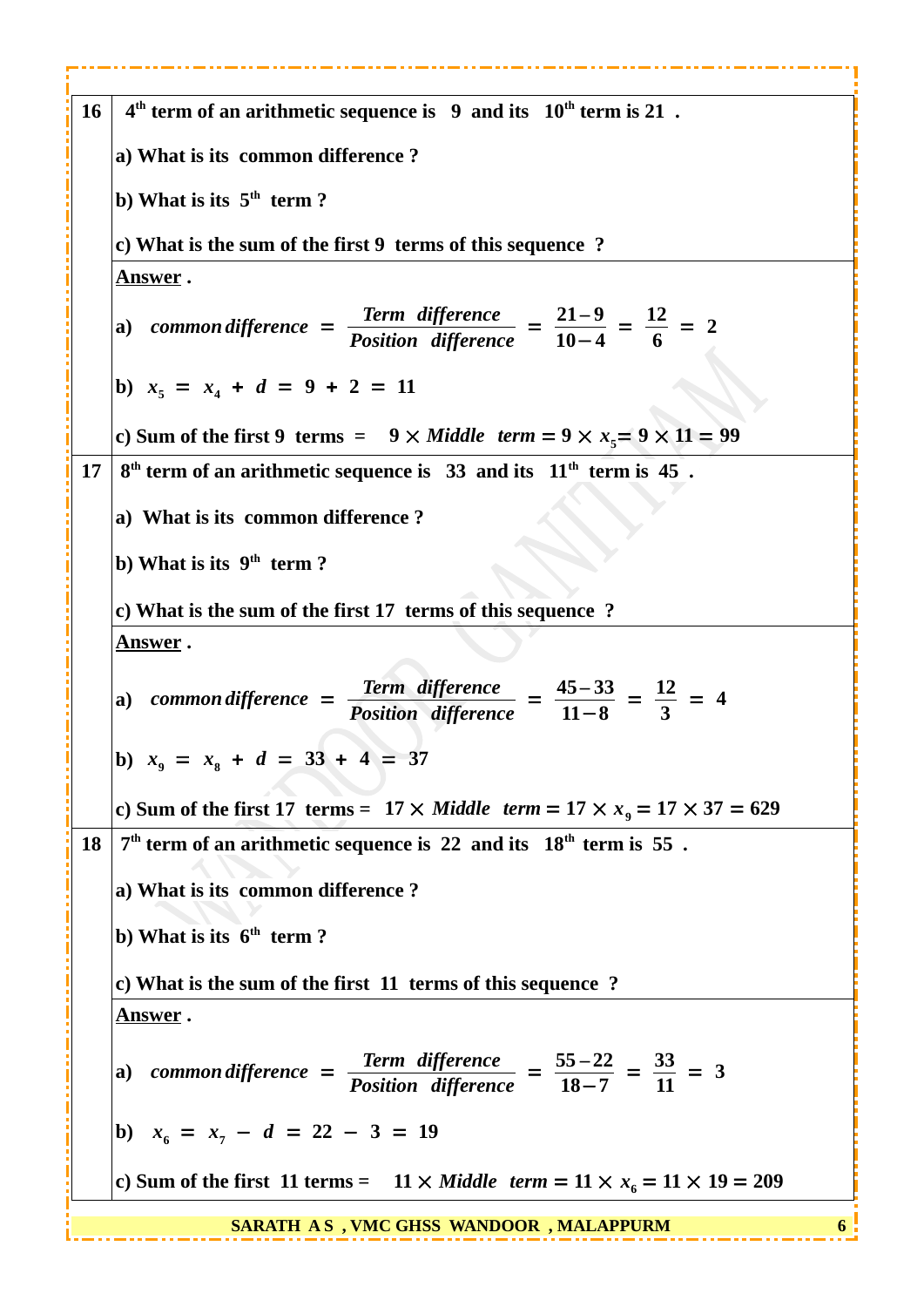| 19 | $10th$ term of an arithmetic sequence is 21 and its $15th$ term is 31.                                                      |
|----|-----------------------------------------------------------------------------------------------------------------------------|
|    | a) What is its common difference?                                                                                           |
|    | b) What is its 14 <sup>th</sup> term?                                                                                       |
|    | c) What is the sum of the first 27 terms of this sequence?                                                                  |
|    | <u>Answer</u> .                                                                                                             |
|    | a) common difference = $\frac{\text{Term difference}}{\text{Position difference}} = \frac{31-21}{15-10} = \frac{10}{5} = 2$ |
|    | b) $x_{14} = x_{15} - d = 31 - 2 = 29$                                                                                      |
|    | c) Sum of the first 27 terms = $25 \times$ Middle term = $25 \times x_{14} = 27 \times 29 = 783$                            |
| 20 | The sum of first 7 terms of an arithmetic sequence is 56 and the sum of first 11                                            |
|    | terms is 132.                                                                                                               |
|    | a) What is its fourth term?                                                                                                 |
|    | b) What is its sixth term?                                                                                                  |
|    | c) What is its common difference?                                                                                           |
|    | d) What is its algebraic form?                                                                                              |
|    | <u>Answer</u> .                                                                                                             |
|    | a) $x_4 = \frac{56}{7} = 8$                                                                                                 |
|    | <b>b</b> ) $x_6 = \frac{132}{11} = 12$                                                                                      |
|    | c) common difference = $\frac{\text{Term difference}}{\text{Position difference}} = \frac{12-6}{5-3} = \frac{6}{3} = 2$     |
|    | d) $x_1 = x_4 - 3d = 8 - (3 \times 2) = 8 - 6 = 2$                                                                          |
|    | $x_n = dn + f - d = 2n + 2 - 2 = 2n$                                                                                        |
| 21 | The sum of first 5 terms of an arithmetic sequence is 65 and the sum of first 9                                             |
|    | terms is 189.                                                                                                               |
|    | a) What is its third term?                                                                                                  |
|    |                                                                                                                             |

----

a s

---------

in g

 **SARATH A S , VMC GHSS WANDOOR , MALAPPURM 7**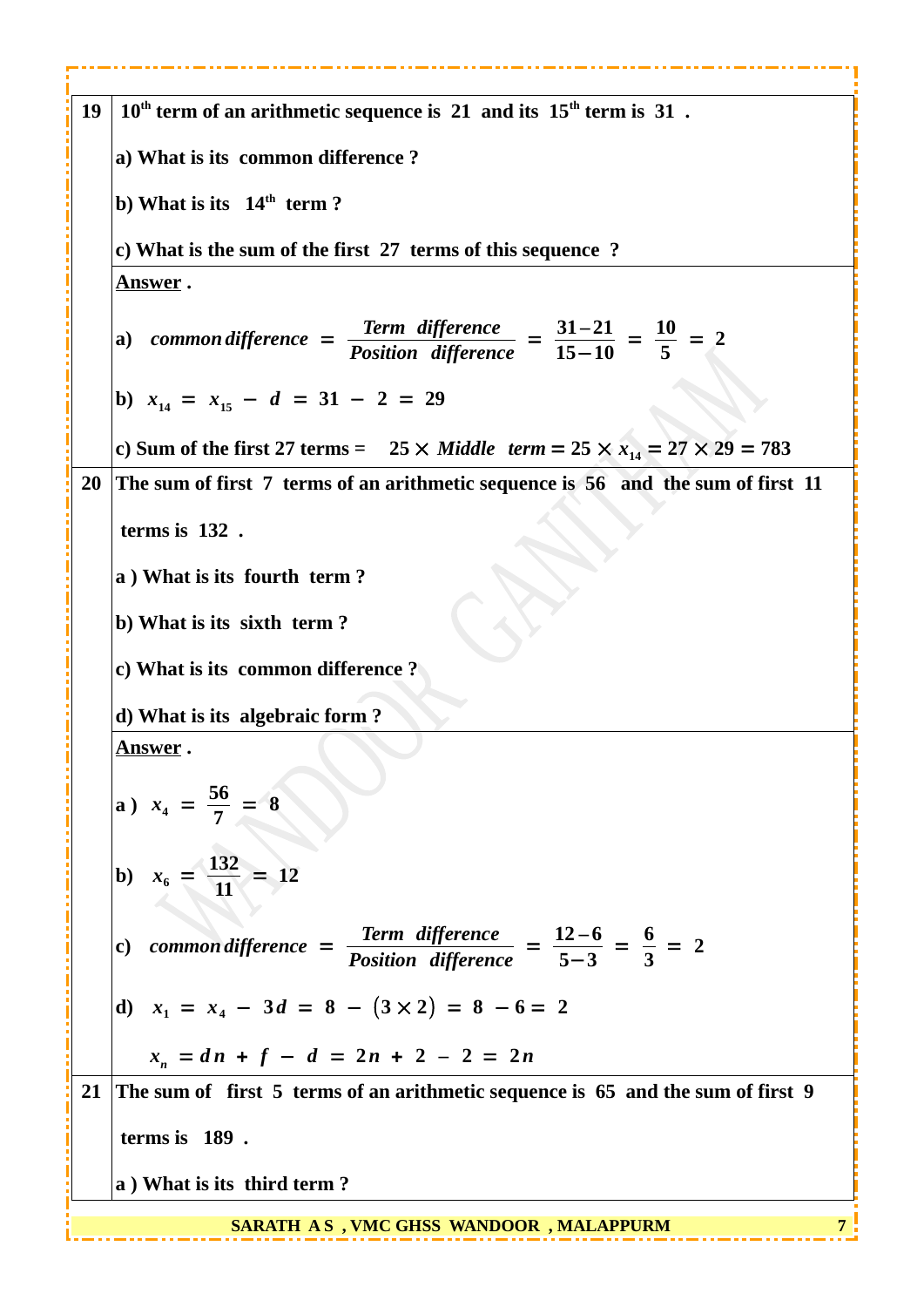|    | b) What is its fifth term?                                                                                                   |
|----|------------------------------------------------------------------------------------------------------------------------------|
|    | c) What is its common difference?                                                                                            |
|    | d) What is its algebraic form?                                                                                               |
|    | <u>Answer</u> .                                                                                                              |
|    | a) $x_3 = \frac{65}{5} = 13$                                                                                                 |
|    | b) $x_5 = \frac{189}{11} = 25$                                                                                               |
|    | common difference = $\frac{\text{Term difference}}{\text{Position difference}} = \frac{25-13}{5-3} = \frac{8}{2}$<br>c)      |
|    | d) $x_1 = x_3 - 2d = 13 - (2 \times 4) = 13 - 8 = 5$                                                                         |
|    | $x_n = dn + f - d = 4n + 5 - 4 = 4n + 1$                                                                                     |
| 22 | The sum of the first 3 terms of an arithmetic sequence is $30$ and the sum of the first                                      |
|    | 13 terms is 520.                                                                                                             |
|    | a) What is its second term?                                                                                                  |
|    | b) What is its $7th$ term ?                                                                                                  |
|    | c) What is its common difference ?                                                                                           |
|    | d) What is its algebraic form?                                                                                               |
|    | <u>Answer</u> .                                                                                                              |
|    | a) $x_2 = \frac{30}{3} = 10$                                                                                                 |
|    | b) $x_7 = \frac{520}{13} = 40$                                                                                               |
|    | common difference = $\frac{\text{Term difference}}{\text{Position difference}} = \frac{40-10}{7-2} = \frac{30}{5} = 6$<br>c) |
|    | d) $x_1 = x_2 - d = 10 - 6 = 4$                                                                                              |
|    | $x_n = dn + f - d = 6n + 4 - 6 = 6n - 2$                                                                                     |

**A** H

×,

11

...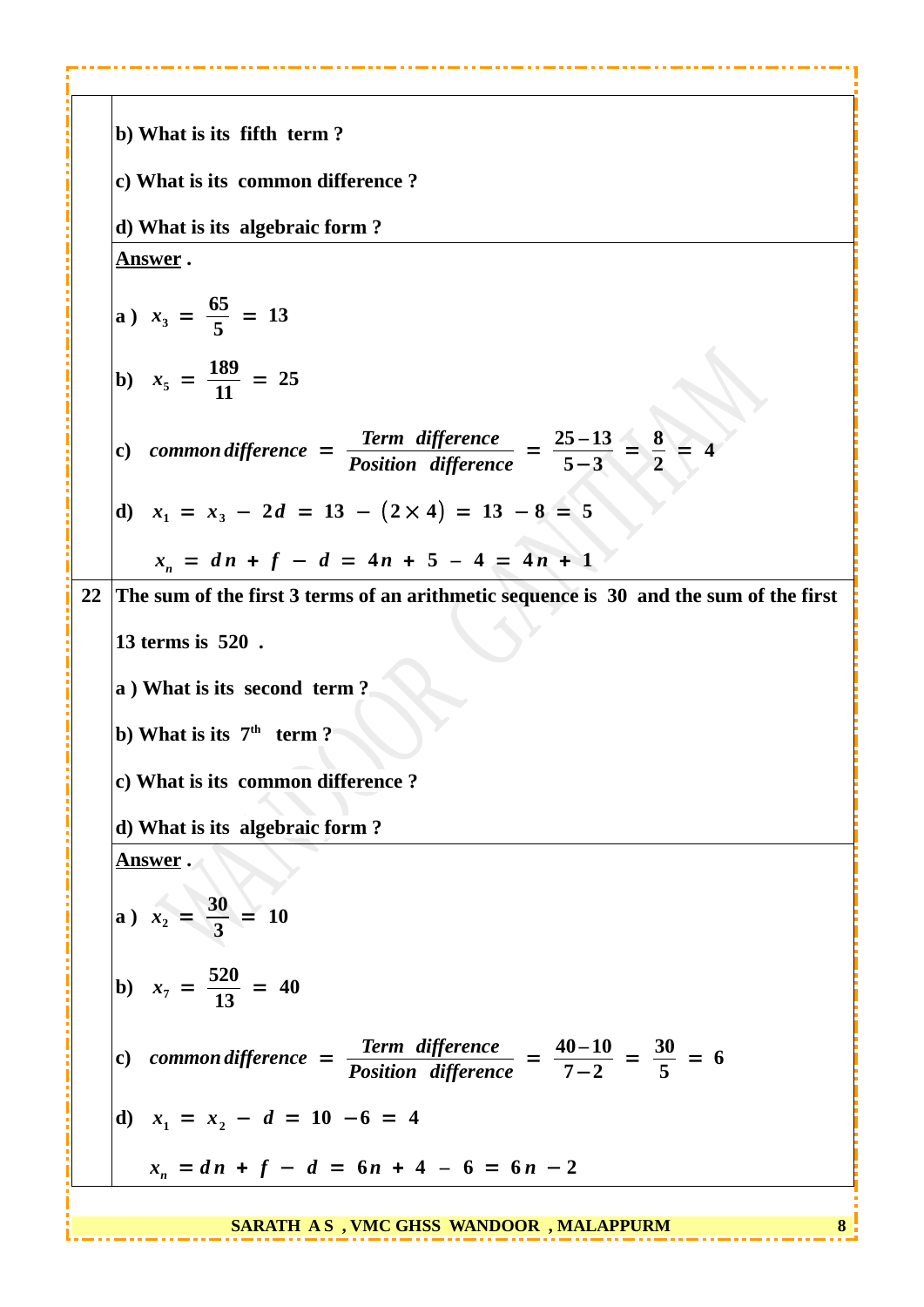| 23 | Consider the arithmetic sequence $7, 10, 13, $                                                                |
|----|---------------------------------------------------------------------------------------------------------------|
|    | a) What is its common difference?                                                                             |
|    | b) What is its $10th$ term ?                                                                                  |
|    | c) What is the sum of the first 10 terms of this sequence ?                                                   |
|    | <u>Answer</u> .                                                                                               |
|    | a) $d = 10 - 7 = 3$                                                                                           |
|    | b) $x_{10} = x_1 + 9d = 7 + (9 \times 3) = 7 + 27 = 34$                                                       |
|    | c) Sum of the first 10 terms = $\frac{10}{2}$ (7 + 34) = $\frac{10}{2}$ × 41 = 205                            |
| 24 | Consider the arithmetic sequence $8, 14, 20, \ldots$                                                          |
|    | a) What is its common difference?                                                                             |
|    | b) What is its $20th$ term?                                                                                   |
|    | c) What is the sum of the first 20 terms of this sequence ?                                                   |
|    | <u>Answer</u> .                                                                                               |
|    | a) $d = 14 - 8 = 6$                                                                                           |
|    | b) $x_{20} = x_1 + 19d = 8 + (19 \times 6) = 8 + 114 = 122$                                                   |
|    |                                                                                                               |
|    | c) Sum of the first 20 terms = $\frac{20}{2}$ (8 + 122) = $\frac{20}{2}$ × 130 = 1300                         |
| 25 | a) What is the $10^{th}$ term of the arithmetic sequence $5, 10, 15, \ldots$ ?                                |
|    | b) What is the sum of the first 10 terms of the arithmetic sequence $5, 10, 15, \ldots$ ?                     |
|    | c) What is the sum of the first 10 terms of the arithmetic sequence $6, 11, 16, \ldots$ ?                     |
|    | <u>Answer</u> .                                                                                               |
|    |                                                                                                               |
|    | $(x_{10} = x_1 + 9d = 5 + (9 \times 5) = 5 + 45 = 50)$<br>a) $50$                                             |
|    | b) $\frac{10}{2}$ (x <sub>1</sub> + x <sub>10</sub> ) = $\frac{10}{2}$ × (5 + 50) = $\frac{10}{2}$ × 55 = 275 |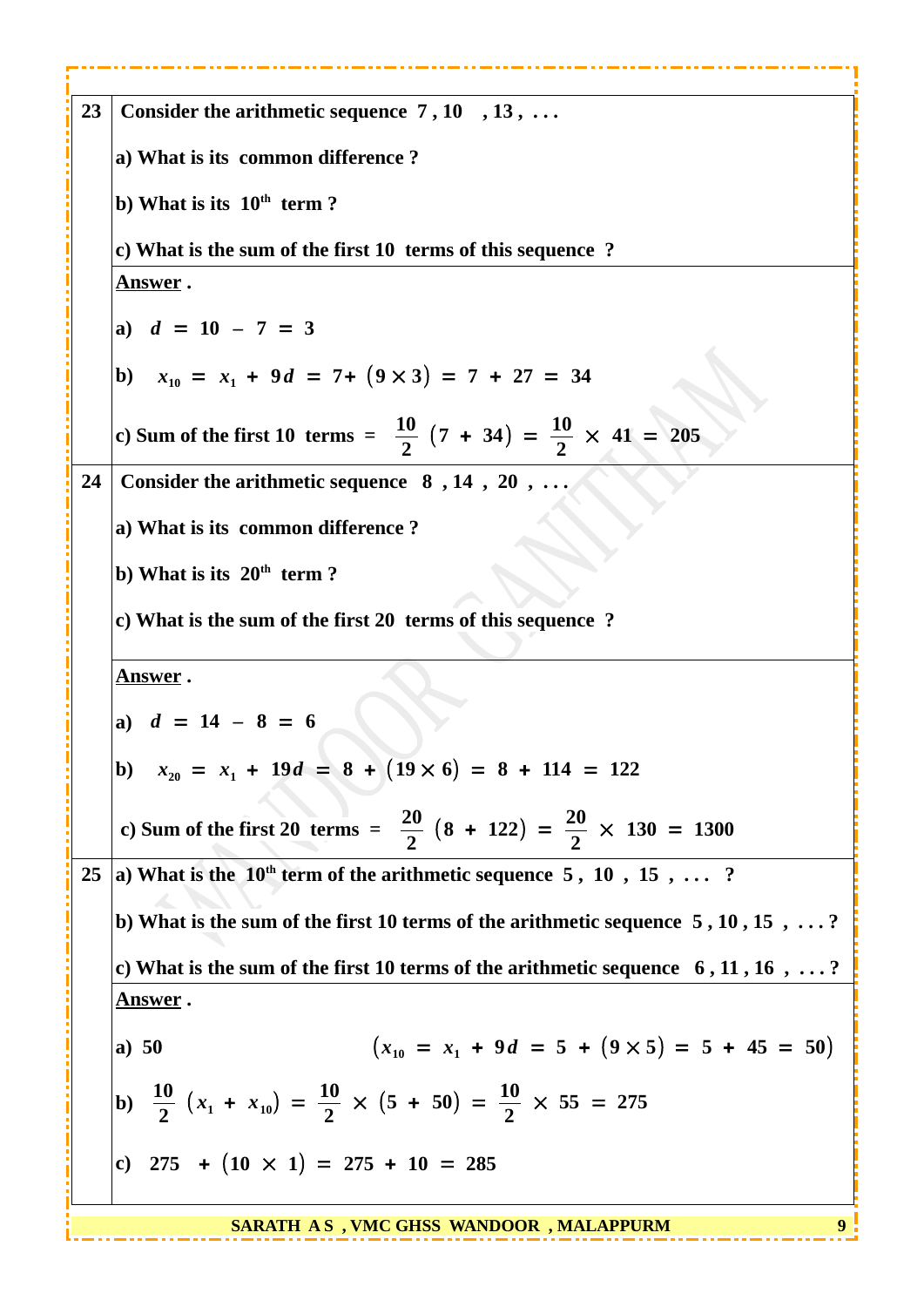| 26 | a) What is the $20th$ term of the arithmetic sequence 4, 8, 12,  ?                             |
|----|------------------------------------------------------------------------------------------------|
|    | b) What is the sum of the first 20 terms of the arithmetic sequence $4, 8, 12, \ldots$ ?       |
|    | c) What is the sum of the first 20 terms of the arithmetic sequence $3, 7, 11, \ldots$ ?       |
|    | <u>Answer</u> .                                                                                |
|    | $(x_{20} = x_1 + 19d = 4 + (19 \times 4) = 4 + 76 = 80)$<br>a) 80                              |
|    | (b) $\frac{20}{2}(x_1 + x_{20}) = \frac{20}{2} \times (4 + 80) = \frac{20}{2} \times 84 = 840$ |
|    | c) 840 - $(20 \times 1) = 840 - 20 = 820$                                                      |
| 27 | a) What is the 12 <sup>th</sup> term of the arithmetic sequence $5, 8, 11, \ldots$ ?           |
|    | b) What is the sum of the first 12 terms of the arithmetic sequence $5, 8, 11, \ldots$ ?       |
|    | c) What is the sum of the first 12 terms of the arithmetic sequence $7, 10, 13, \ldots$ ?      |
|    | <u>Answer</u> .                                                                                |
|    | a) $x_{12} = f + 1d = 5 + (11 \times 3) = 5 + 33 = 38$                                         |
|    | b) $\frac{12}{2}(x_1 + x_1) = \frac{12}{2} \times (5 + 38) = \frac{12}{2} \times 43 = 258$     |
|    | c) $258 + (12 \times 2) = 258 + 24 = 282$                                                      |
| 28 | First term of an arithmetic sequence is 10 and its common difference is 7.                     |
|    | a) What is its $12th$ term ?                                                                   |
|    | b) What is the sum of the first 12 terms of this sequence ?                                    |
|    | <b>Answer</b> .                                                                                |
|    | a) $x_{12} = x_1 + 11d = 10 + 11 \times 7 = 10 + 77 = 87$                                      |
|    |                                                                                                |
|    | b) Sum of the first 12 terms = $\frac{12}{2}$ (10 + 87) = $\frac{12}{2}$ $\times$ 97 = 582     |
| 29 | Common difference of an arithmetic sequence is $4$ and its $15th$ term $62$ .                  |
|    | a) What is its $16th$ term ?                                                                   |
|    | b) What is its first term?                                                                     |
|    | c) What is the sum of the first 16 terms of this sequence ?                                    |
|    | SARATH AS , VMC GHSS WANDOOR , MALAPPURM<br>10                                                 |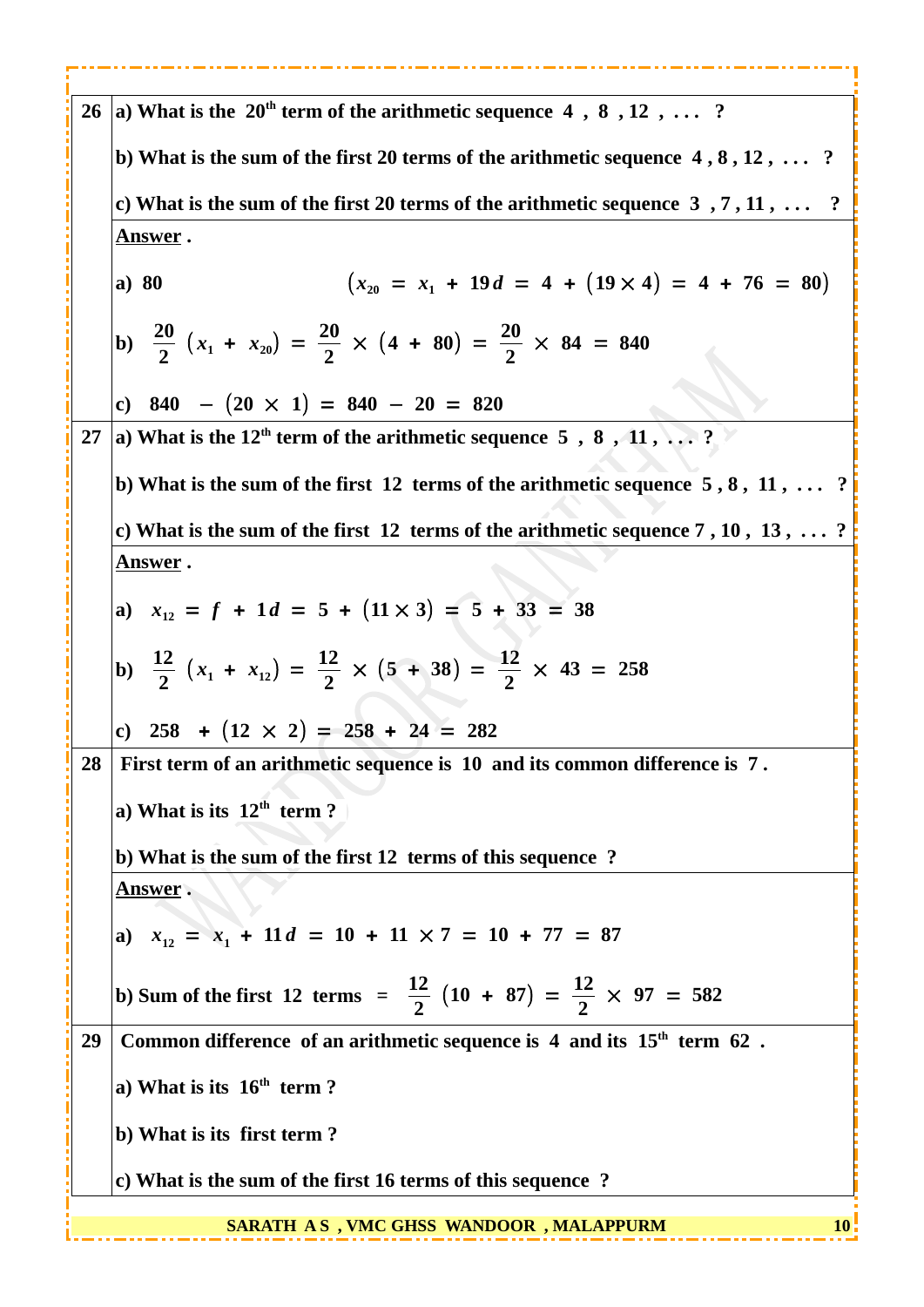| <u>Answer</u> .                                                                           |  |
|-------------------------------------------------------------------------------------------|--|
| a) $x_{16} = x_{15} + d = 62 + 4 = 66$                                                    |  |
| b) $x_1 = x_{15} - 14d = 62 - 14 \times 4 = 62 - 56 = 6$                                  |  |
| c) Sum of the first 16 terms = $\frac{16}{2}$ (6 + 66) = $\frac{16}{2}$ $\times$ 72 = 576 |  |
| The algebraic form of an arithmetic sequence is $3 n + 1$ .<br>30                         |  |
| a) What is its first term?                                                                |  |
| b) What is its $22nd$ term?                                                               |  |
| c) What is the sum of the first 22 terms of this sequence ?                               |  |
| <u>Answer</u> .                                                                           |  |
| a) $x_1 = (3 \times 1) + 1 = 3 + 1 = 4$                                                   |  |
| b) $x_{22} = (3 \times 22) + 1 = 66 + 1 = 67$                                             |  |
| c) Sum of the first 22 terms $=$ $\frac{22}{2}$ $(4 + 67) = \frac{22}{2} \times 71 = 781$ |  |
| The algebraic form of an arithmetic sequence is $5 n - 4$ .<br>31                         |  |
| a) What is its first term?                                                                |  |
| b) What is its $8th$ term?                                                                |  |
| c) What is the sum of the first 8 terms of this sequence ?                                |  |
| <u>Answer</u> .                                                                           |  |
| a) $x_1 = (5 \times 1) - 4 = 5 - 4 = 1$                                                   |  |
| b) $x_8 = (5 \times 8) - 4 = 40 - 4 = 36$                                                 |  |
| c) Sum of the first 36 terms = $\frac{8}{2}$ (1 + 36) = $\frac{8}{2}$ $\times$ 37 = 148   |  |
|                                                                                           |  |

**SARATH AS, VMC GHSS WANDOOR, MALAPPURM 11. 11.**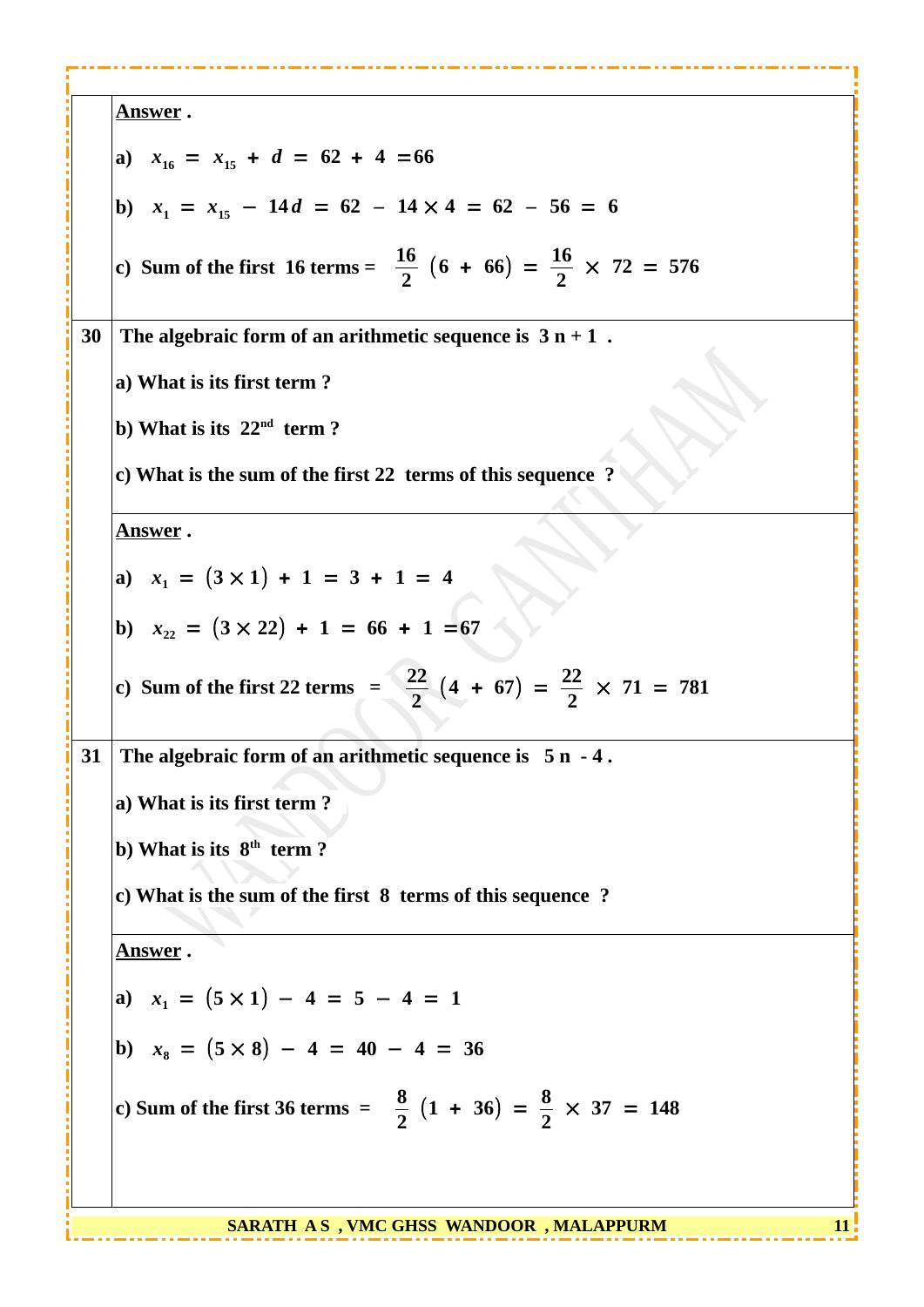| 32 | $5th$ term of an arithmetic sequence is 15 and its $9th$ term is 23.                                                        |
|----|-----------------------------------------------------------------------------------------------------------------------------|
|    | a) What is its common difference?                                                                                           |
|    | b) What is its $6th$ term ?                                                                                                 |
|    | c) What is its first term?                                                                                                  |
|    | d) What is the sum of the first 6 terms of this sequence ?                                                                  |
|    | <u>Answer</u> .                                                                                                             |
|    | a) common difference = $\frac{\text{Term difference}}{\text{Position difference}} = \frac{23-15}{9-5} = \frac{8}{4} = 2$    |
|    | b) $x_6 = x_5 + d = 15 + 2 = 17$                                                                                            |
|    | c) $x_1 = x_5 - 4d = 15 - (4 \times 2) = 15 - 8 = 7$                                                                        |
|    | d) Sum of the first 6 terms = $\frac{6}{2}(7 + 17) = \frac{6}{2} \times 24 = 72$                                            |
| 33 | $11th$ term of an arithmetic sequence is 31 and its $15th$ term is 43.                                                      |
|    | a) What is its common difference?                                                                                           |
|    | b) What is its $16th$ term?                                                                                                 |
|    | c) What is its first term?                                                                                                  |
|    | d) What is the sum of the first 16 terms of this sequence ?                                                                 |
|    | <u>Answer</u> .                                                                                                             |
|    | a) common difference = $\frac{\text{Term difference}}{\text{Position difference}} = \frac{43-31}{15-11} = \frac{12}{4} = 3$ |
|    | b) $x_{16} = x_{15} + d = 43 + 3 = 46$                                                                                      |
|    | c) $x_1 = x_{15} - 14d = 43 - (14 \times 3) = 43 - 42 = 1$                                                                  |
|    | d) Sum of the first 16 terms = $\frac{16}{2}$ $(1 + 46) = \frac{16}{2} \times 47 = 376$                                     |
|    | 34 The sum of first 9 terms of an arithmetic sequence is 99 and the sum of first 10                                         |
|    | terms is 120.                                                                                                               |
|    | a) What is its $5th$ term ?                                                                                                 |
|    | 12<br><b>SARATH AS, VMC GHSS WANDOOR, MALAPPURM</b>                                                                         |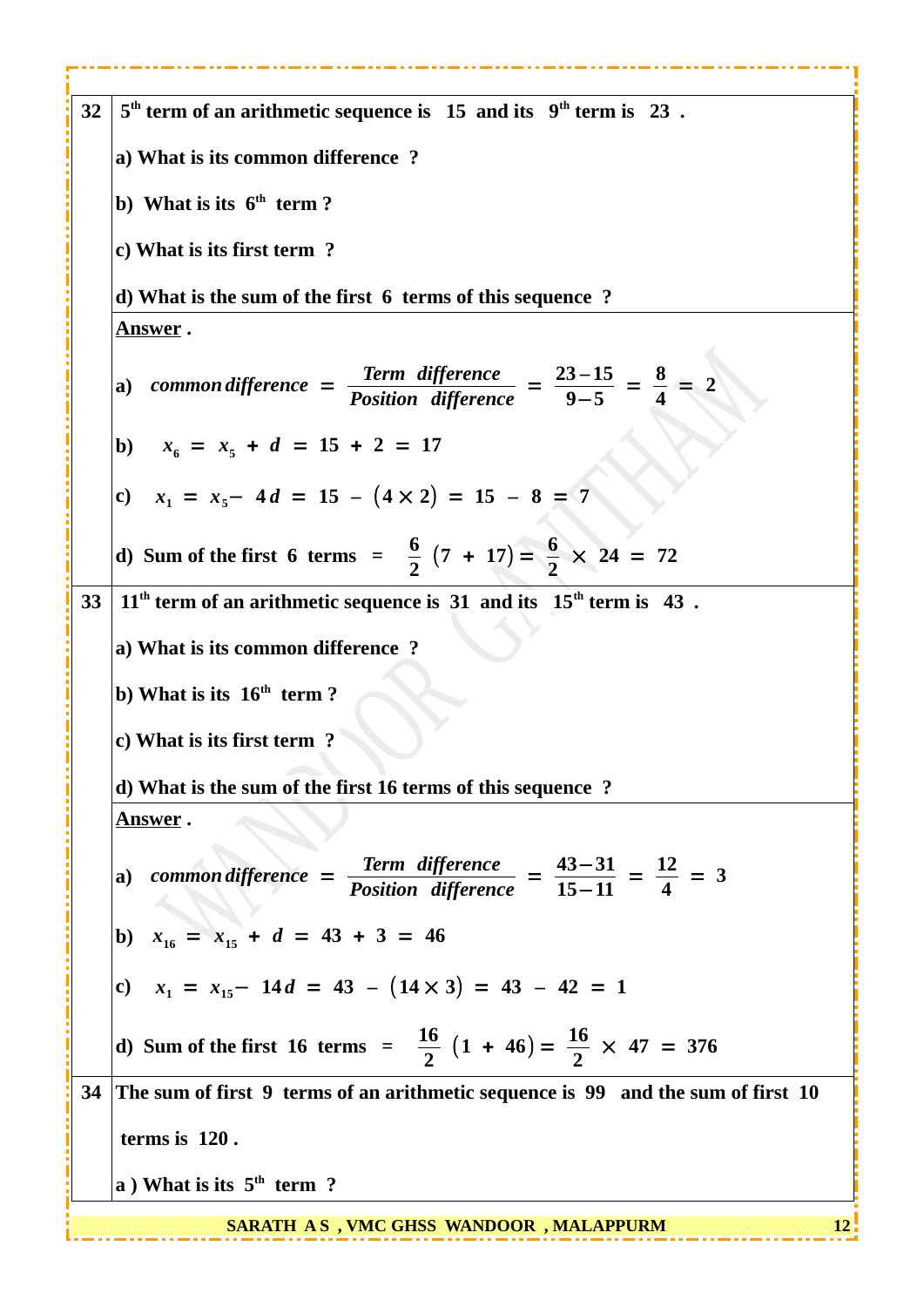**b) What is its 10th term ? c) What is its common difference ? d) What is its algebraic form ? Answer . a**)  $x_5 = \frac{99}{9}$ **9**  $= 11$ **b**)  $x_{10} = S_{10} - S_9 = 120 - 99 = 21$ **c)** *common difference* = *Term difference Position difference* <sup>=</sup> **21** *–* **11 10**−**5** = **10 5**  $= 2$ **d)**  $x_1 = x_5 - 4d = 11 - (4 \times 2) = 11 - 8 = 3$  $x_n = dn + f - d = 2n + 3 - 2 = 2n + 1$ **35 The sum of first 5 terms of an arithmetic sequence is 130 and the sum of first 6 terms is 186 . a ) What is its third term ? b) What is its 6th term ? c) What is its common difference ? d) What is its algebraic form ? Answer . a**)  $x_3 = \frac{130}{5}$ **5**  $= 26$ **b**)  $x_6 = S_6 - S_5 = 186 - 130 = 56$ **c)** *common difference* = *Term difference Position difference* <sup>=</sup> **56** *–* **26 6**−**3** = **30 3**  $= 10$ **d**)  $x_1 = x_3 - 2d = 26 - (2 \times 10) = 26 - 20 = 6$  $x_n = dn + f - d = 10n + 6 - 10 = 10n - 4$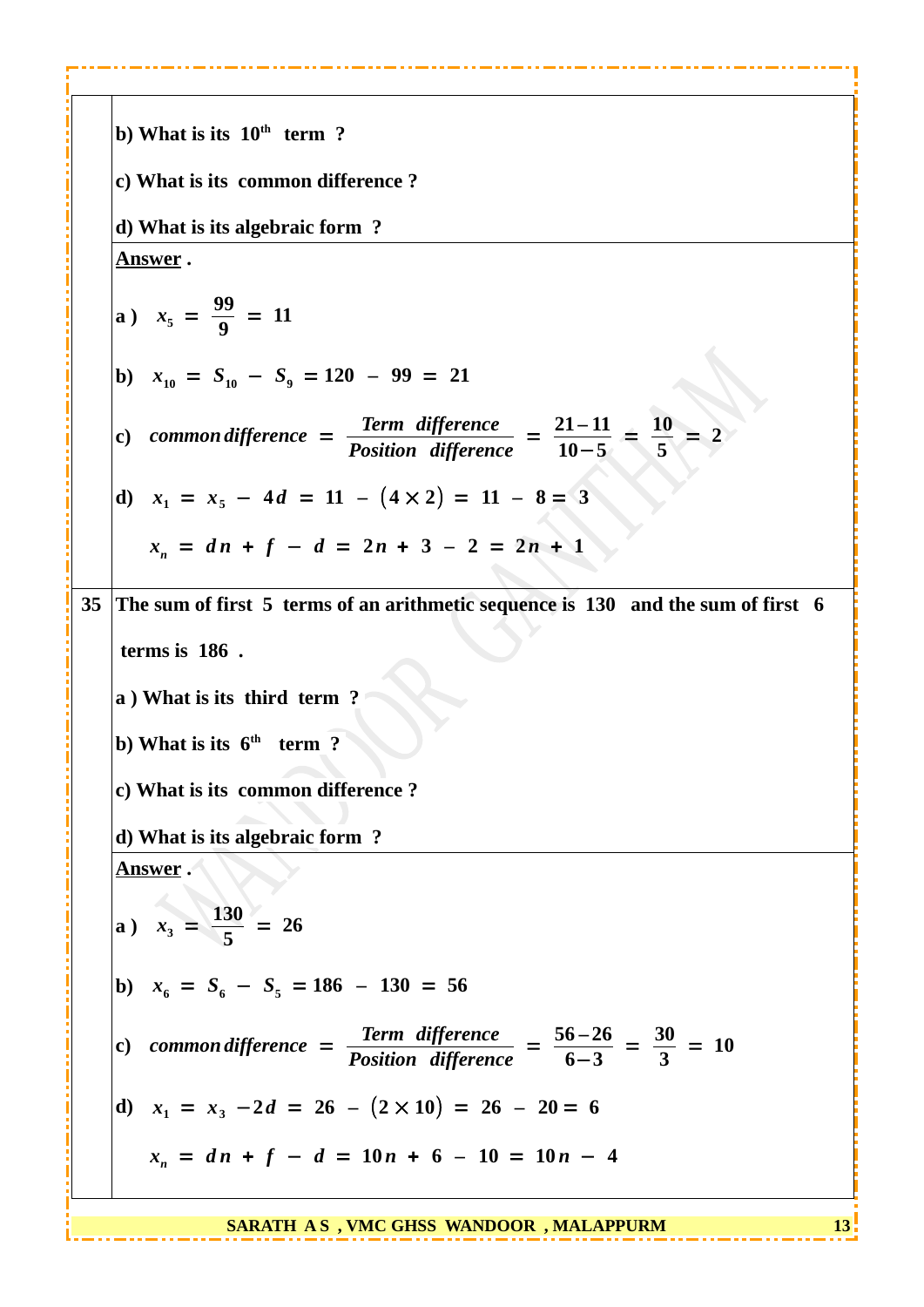| 36 | The sum of first 7 terms of an arithmetic sequence is 203 and the sum of first 8                                          |
|----|---------------------------------------------------------------------------------------------------------------------------|
|    | terms is 264.                                                                                                             |
|    | a) What is its $4th$ term ?                                                                                               |
|    | b) What is its $8th$ term ?                                                                                               |
|    | c) What is its common difference?                                                                                         |
|    | d) What is its algebraic form?                                                                                            |
|    | <u>Answer</u> .                                                                                                           |
|    | a) $x_4 = \frac{203}{7} = 29$                                                                                             |
|    | b) $x_8 = S_8 - S_7 = 264 - 203 = 61$                                                                                     |
|    | c) common difference = $\frac{\text{Term difference}}{\text{Position difference}} = \frac{61-29}{8-4} = \frac{32}{4} = 8$ |
|    | d) $x_1 = x_4 - 3d = 29 - (3 \times 8) = 29 - 24 = 5$                                                                     |
|    | $x_n = dn + f - d = 8n + 5 - 8 = 8n - 3$                                                                                  |
| 37 | Consider the sequence of two digit numbers which leave a remainder 1 on divisible                                         |
|    | by <sub>2</sub>                                                                                                           |
|    | a ) Which is the smallest number in this sequence ?                                                                       |
|    | b) What is its common difference?                                                                                         |
|    | c) How many two digit numbers are there which leave a remainder 1 on divisible                                            |
|    | by $2 \sqrt{?}$                                                                                                           |
|    | d) What is the sum of such numbers?                                                                                       |
|    | <u>Answer</u> .                                                                                                           |
|    | a) Smallest number $= 11$                                                                                                 |
|    | b) common difference $= 2$                                                                                                |
|    | c) Largest number $= 99$                                                                                                  |
|    | Position difference = $\frac{\text{Term difference}}{\text{common difference}} = \frac{99-11}{2} = \frac{88}{2} = 44$     |
|    | Number of numbers = $44 + 1 = 45$                                                                                         |
|    | SARATH AS, VMC GHSS WANDOOR, MALAPPURM<br>14                                                                              |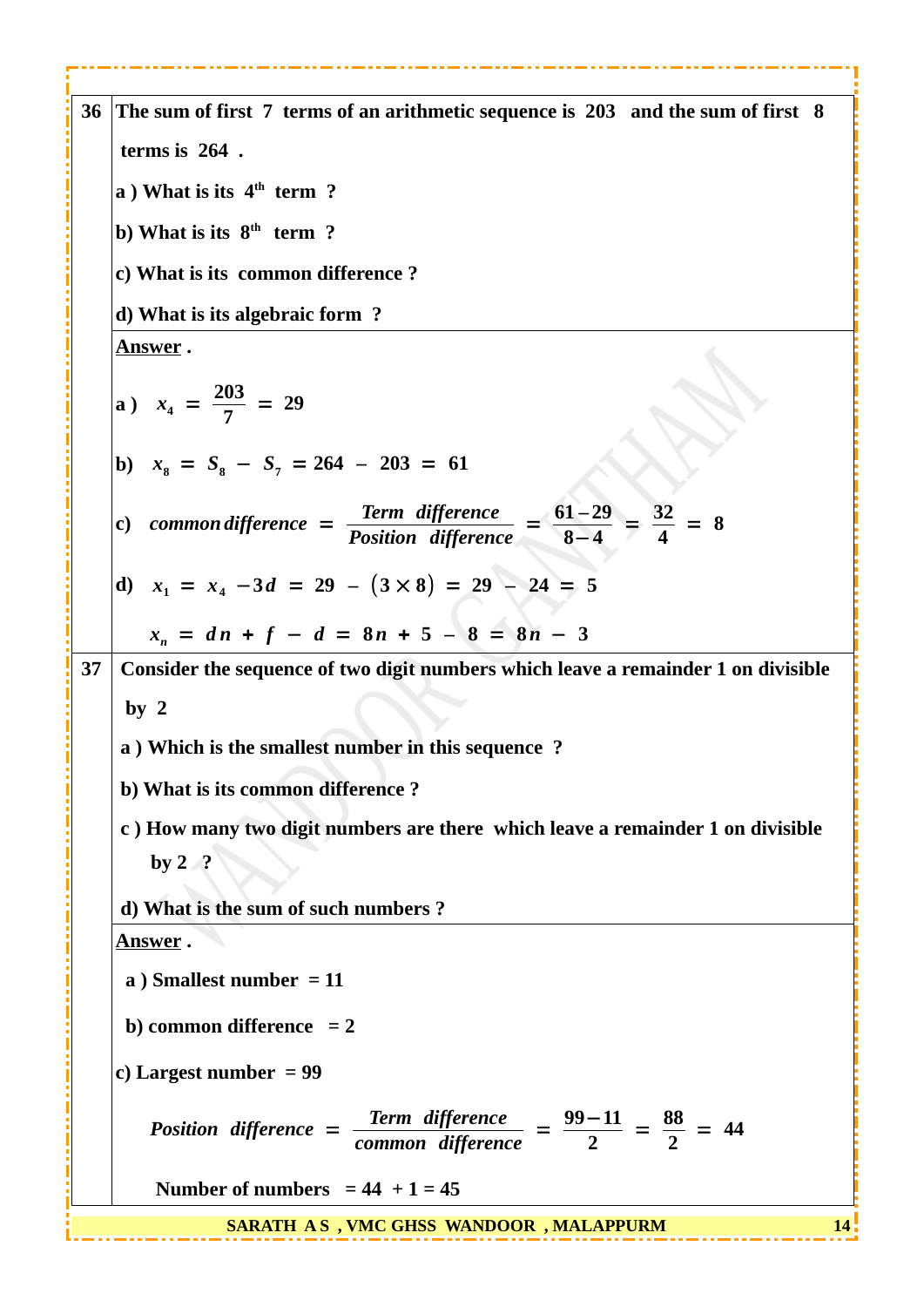| d) Sum = $\frac{45}{2}$ (11 + 99) = $\frac{45}{2}$ × 110 = 2475                                                           |
|---------------------------------------------------------------------------------------------------------------------------|
| 38<br>Consider the sequence of three digit numbers which leave a remainder 2 on divisible                                 |
| by <sub>5</sub>                                                                                                           |
| a ) Which is the smallest number in this sequence ?                                                                       |
| b) What is its common difference?                                                                                         |
| c) How many three digit numbers are there which leave a remainder 2 on divisible                                          |
| by $5 \quad ?$                                                                                                            |
| d) What is the sum of such numbers?                                                                                       |
| <u>Answer</u> .                                                                                                           |
| a) Smallest number $= 102$                                                                                                |
| b) common difference $= 5$                                                                                                |
| c) Largest number $= 997$                                                                                                 |
| Position difference = $\frac{\text{Term difference}}{\text{common difference}} = \frac{997-102}{5} = \frac{895}{5} = 179$ |
| Number = $179 + 1 = 180$                                                                                                  |
| d) Sum = $\frac{180}{2}$ (102 + 997) = $\frac{180}{2}$ × 1099 = 98910                                                     |
| Consider the arithmetic sequence $9, 15, 21, $<br>39                                                                      |
| a) What is its common difference?                                                                                         |
| b) What is the remainder when each term of this sequence is divided by 3?                                                 |
| c) What is the sum of first 4 terms of this sequence ?                                                                    |
| d) Can the sum of any 20 terms of this sequence be 1000 ? Why ?                                                           |
| <u>Answer</u> .                                                                                                           |
| a) $d = 15 - 9 = 6$                                                                                                       |
| $b)$ 0                                                                                                                    |
| c) Sum of the first 4 terms = $9 + 15 + 21 + 27 = 72$                                                                     |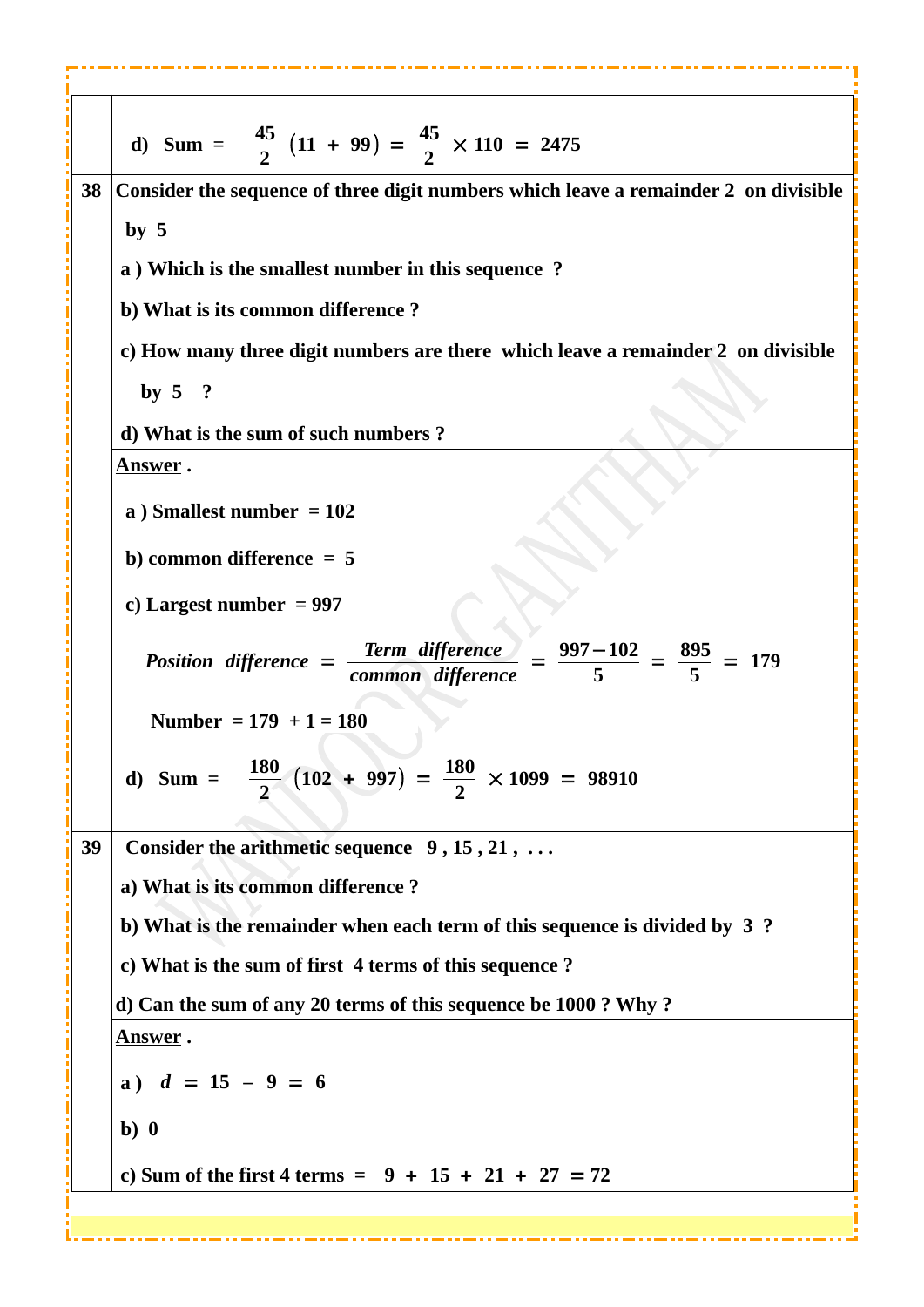|    | d) No. The terms of this sequence are multiples of 3. The sum of the multiples of 3  |
|----|--------------------------------------------------------------------------------------|
|    | is also a multiple of 3. But 1000 is not a multiple of 3.                            |
| 40 | Consider the arithmetic sequence $8, 20, 32, \ldots$                                 |
|    | a) What is its common difference?                                                    |
|    | b) What is the remainder when each term of this sequence is divided by 4?            |
|    | c) What is the sum of first 5 terms of this sequence?                                |
|    | d) Can the sum of any 30 terms of this sequence be 750 ? Why?                        |
|    | <u>Answer</u> .                                                                      |
|    | a) $d = 20 - 8 = 12$                                                                 |
|    | b)0                                                                                  |
|    | c) Sum of the first 5 terms = $8 + 12 + 16 + 20 + 24 = 80$                           |
|    | d) No. The terms of this sequence are multiples of 4 . The sum of the multiples of 4 |
|    | is also a multiple of 4. But 750 is not a multiple of 4.                             |
| 41 | Consider the arithmetic sequence $7, 13, 19, \ldots$                                 |
|    | a) What is its common difference?                                                    |
|    | b) Write down the next three more terms of this sequence?                            |
|    | c) What is its algebraic form ?                                                      |
|    | d) Can the sum of any 11 terms of this sequence be 300 ? Why ?                       |
|    | <u>Answer</u> .                                                                      |
|    | a) $d = 13 - 7 = 6$                                                                  |
|    | b) $25, 31, 37$                                                                      |
|    | c) $x_n = dn + f - d = 6n + 7 - 6 = 6n + 1$                                          |
|    | d) No. All the terms of this sequence are odd numbers . The sum of 11 odd numbers    |
|    | is an odd number.                                                                    |
|    |                                                                                      |

- - - -

- - -

**COL** 

....

Г

 $\sim 0.1$ 

**EXAMPLE 16** SARATH A S, VMC GHSS WANDOOR, MALAPPURM 11 19 16 16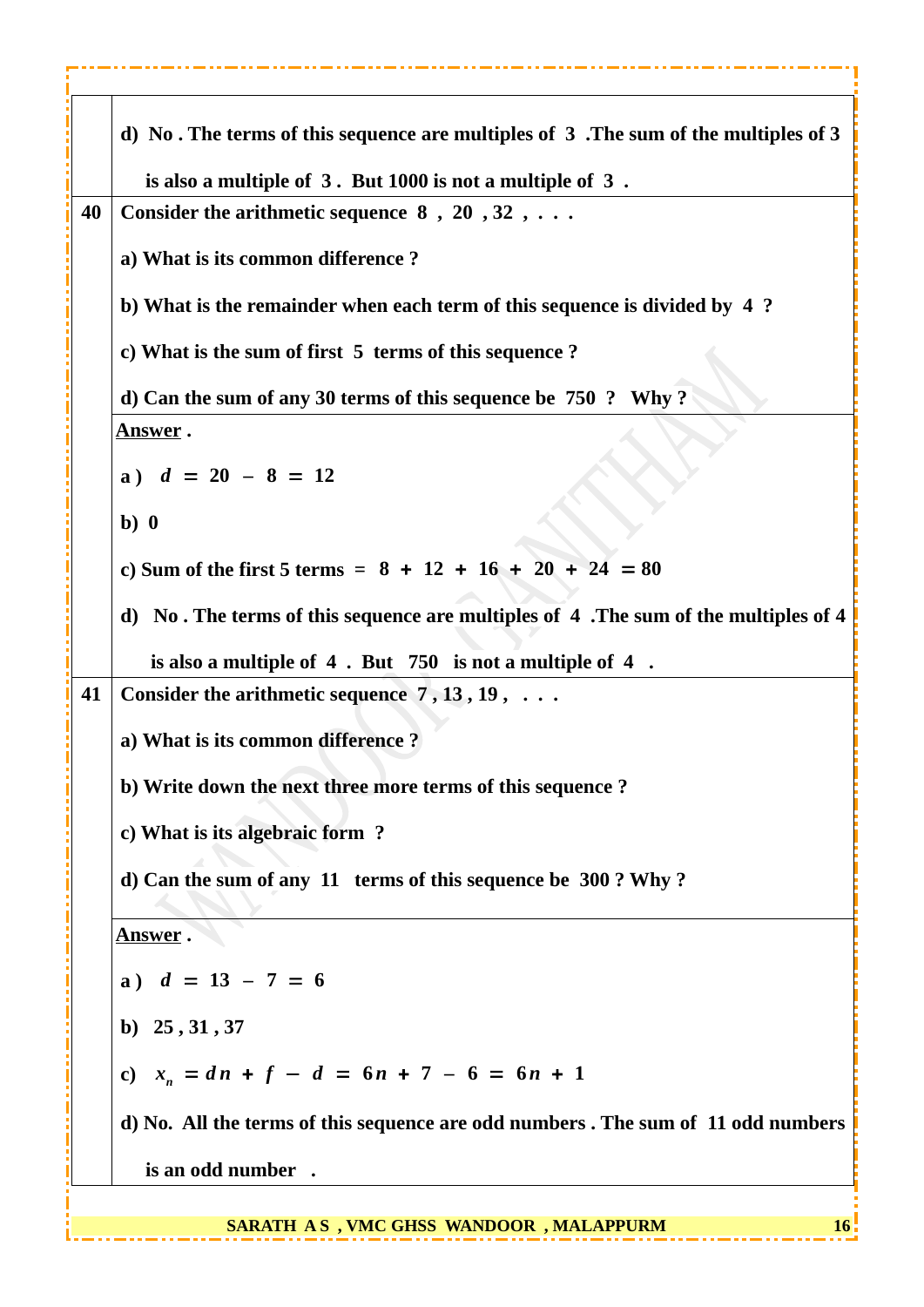| 42 | Consider the arithmetic sequence $5, 9, 13, \ldots$                                 |
|----|-------------------------------------------------------------------------------------|
|    | a) What is its common difference?                                                   |
|    | b) Write down the next three more terms of this sequence?                           |
|    | c) What is its algebraic form ?                                                     |
|    | d) Can the sum of any 15 terms of this sequence be 376 ? Why?                       |
|    | <u>Answer</u> .                                                                     |
|    | a) $d = 9 - 5 = 4$                                                                  |
|    | b) 17, 21, 25                                                                       |
|    | c) $x_n = dn + f - d = 4n + 5 - 4 = 4n + 1$                                         |
|    | c) No .All the terms of this sequence are odd numbers .The sum of 15s odd numbers   |
|    | is an odd number.                                                                   |
| 43 | Consider the arithmetic sequence $7, 13, 19, \ldots$                                |
|    | a) What is its common difference?                                                   |
|    | b) Write down the next three more terms of this sequence?                           |
|    | c) What is its algebraic form ?                                                     |
|    | d) Is the sum any two terms of this sequence again a term of this sequence ? Why ?  |
|    | <u>Answer</u> .                                                                     |
|    | a) $d = 13 - 7 = 6$                                                                 |
|    | b) $25, 31, 37$                                                                     |
|    | c) $x_n = dn + f - d = 6n + 7 - 6 = 6n + 1$                                         |
|    | c) No .All the terms of this sequence are odd numbers .The sum of two odd numbers   |
|    | is an even number.                                                                  |
| 44 | a) What is the common difference of the sequence $5, 10, 15, \ldots$ ?              |
|    | b) What is the common difference of the sequence $6, 11, 21, \ldots$ ?              |
|    | c) What is the difference between the 15 terms of these sequences?                  |
|    | d) What is the difference between the sum of the first 15 terms of these sequences? |
|    | <b>SARATH AS, VMC GHSS WANDOOR, MALAPPURM</b>                                       |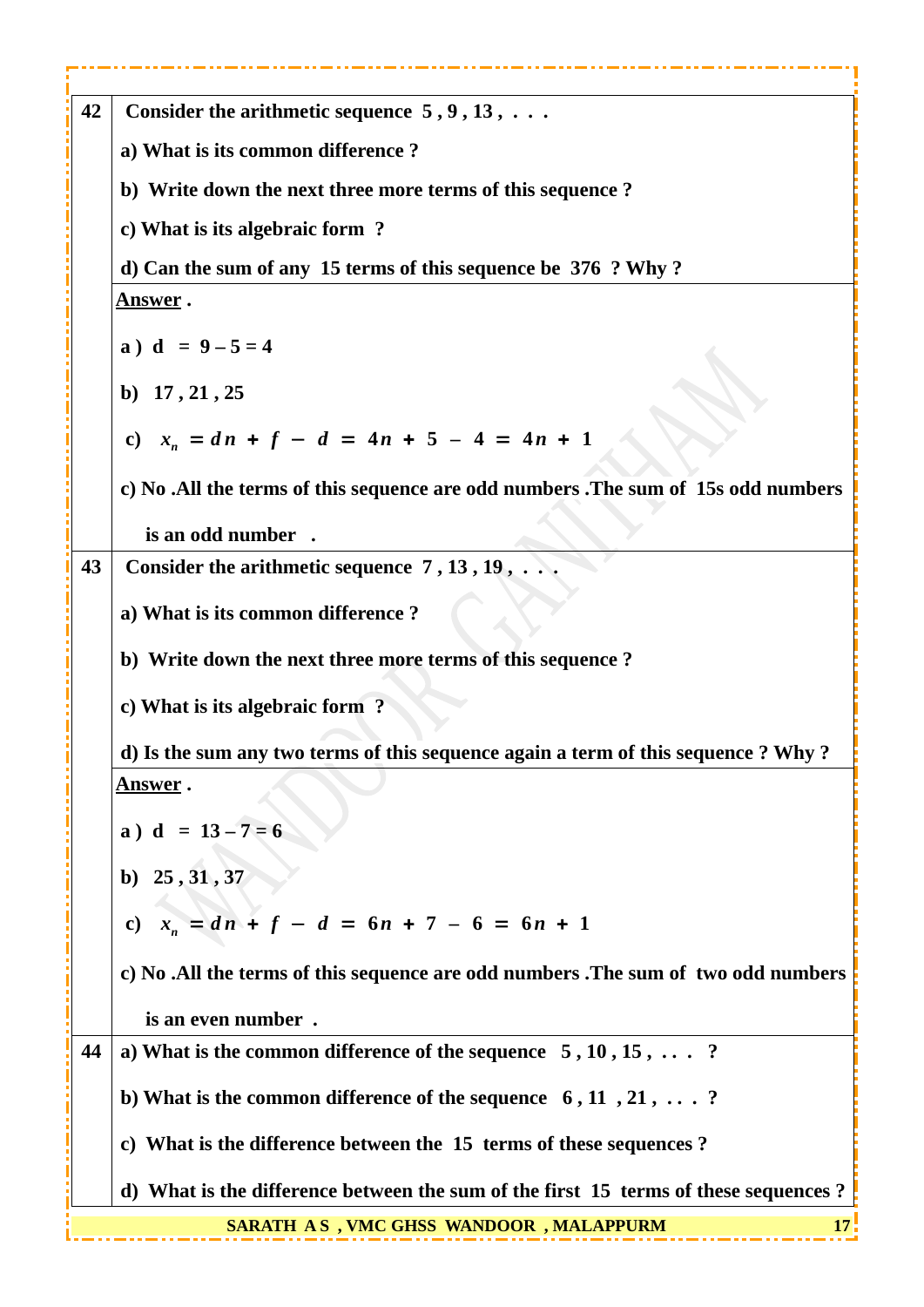|    | <u>Answer</u> .                                                                     |
|----|-------------------------------------------------------------------------------------|
|    | a) 5                                                                                |
|    | b)5                                                                                 |
|    | c) $1$                                                                              |
|    | d) $15 \times 1 = 15$                                                               |
| 45 | a) What is the common difference of the sequence $5, 8, 11, \ldots$ ?               |
|    | b) What is the common difference of the sequence 7, 10, 13, ?                       |
|    | c) What is the difference between the 11 terms of these sequences?                  |
|    | d) What is the difference between the sum of the first 11 terms of these sequences? |
|    | <u>Answer</u> .                                                                     |
|    | a) $3$                                                                              |
|    | $b)$ 3                                                                              |
|    | c) 2                                                                                |
|    | d) $11 \times 2 = 22$                                                               |
| 46 | a) What is the common difference of the sequence $6, 10, 14, \ldots$ ?              |
|    | b) What is the common difference of the sequence $9, 13, 17, \ldots$ ?              |
|    | c) What is the difference between the 20 terms of these sequences ?                 |
|    | d) What is the difference between the sum of the first 20 terms of these sequences? |
|    | <u>Answer</u> .                                                                     |
|    | a) $4$                                                                              |
|    | b) $4$                                                                              |
|    | c) 3                                                                                |
|    | d) $20 \times 3 = 60$                                                               |
|    | <b>SARATH AS, VMC GHSS WANDOOR, MALAPPURM</b><br>18                                 |
|    |                                                                                     |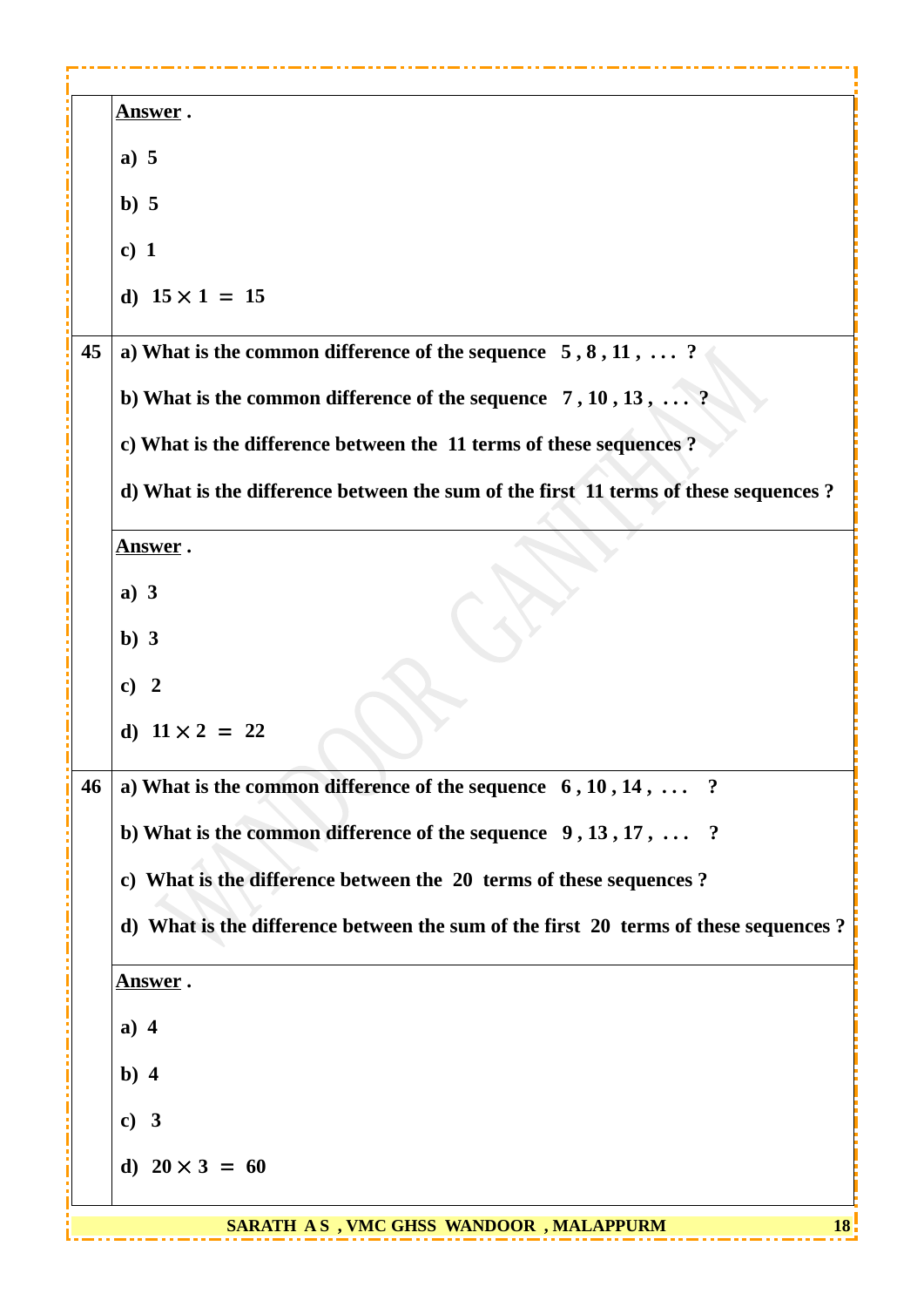|                 | Look at the number pattern given below.                                                                 |  |  |
|-----------------|---------------------------------------------------------------------------------------------------------|--|--|
| $\mathbf{1}$    |                                                                                                         |  |  |
| 2 <sup>1</sup>  | $\overline{\mathbf{3}}$                                                                                 |  |  |
|                 | $4\quad 5$<br>- 6                                                                                       |  |  |
|                 |                                                                                                         |  |  |
|                 | $7\quad 8$<br><b>10</b><br>9                                                                            |  |  |
|                 |                                                                                                         |  |  |
|                 |                                                                                                         |  |  |
|                 | a) Write down the next two more lines of this pattern?                                                  |  |  |
|                 | b) What is the last number in the 9 <sup>th</sup> line?                                                 |  |  |
|                 | c) What is the last number in the 10 <sup>th</sup> line?                                                |  |  |
|                 | d) What is the sum of the numbers in the 10 <sup>th</sup> line?                                         |  |  |
|                 |                                                                                                         |  |  |
| <b>Answer</b> . |                                                                                                         |  |  |
|                 | a) 11, 12, 13, 14, 15                                                                                   |  |  |
|                 | 16, 17, 18, 19, 20, 21                                                                                  |  |  |
|                 | 9<br>$\times$ 10<br>b) Last number in the $9th$ line =<br>$= 45$                                        |  |  |
|                 |                                                                                                         |  |  |
|                 | c) Last number in the 10 <sup>th</sup> line = $\frac{10 \times 11}{2}$ = 55                             |  |  |
|                 |                                                                                                         |  |  |
|                 | d) First number in the $10^{th}$ line = $45 + 1 = 46$                                                   |  |  |
|                 | Sum of the numbers in the 10 <sup>th</sup> line = $\frac{10}{2}$ (46 + 55) = $\frac{10}{2}$ × 101 = 505 |  |  |
|                 | <b>OR</b>                                                                                               |  |  |
|                 |                                                                                                         |  |  |
|                 | Sum of the numbers in the 10 <sup>th</sup> line = $\frac{(55\times56)}{2} - \frac{45\times46}{2}$       |  |  |
|                 | $= 1540 - 1035 = 505$                                                                                   |  |  |
|                 |                                                                                                         |  |  |

**SARATH AS, VMC GHSS WANDOOR, MALAPPURM 19** 

 $\sim 0.1$ - 1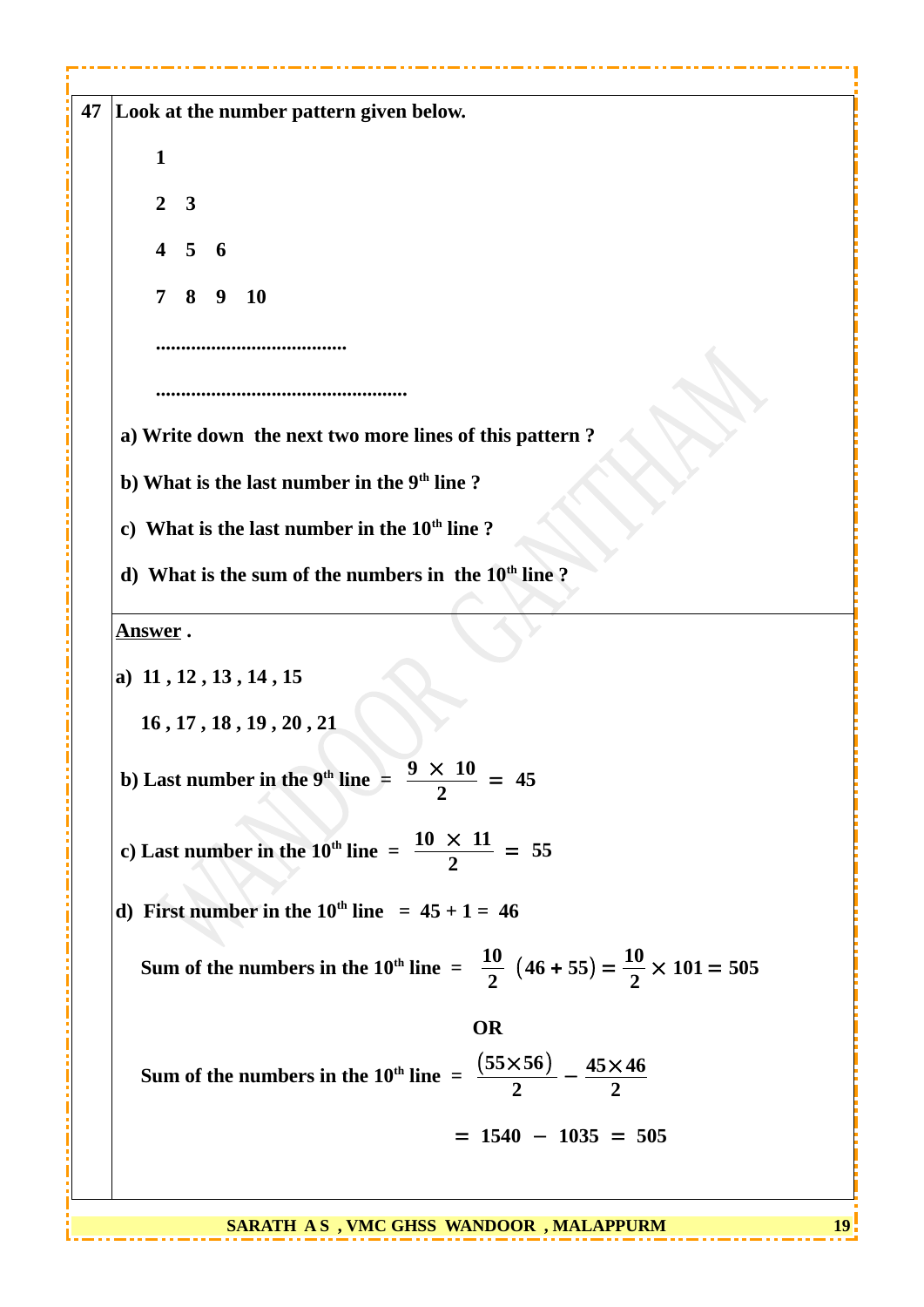| 48 | Look at the number pattern given below.                                      |                |  |  |  |  |
|----|------------------------------------------------------------------------------|----------------|--|--|--|--|
|    | 1                                                                            |                |  |  |  |  |
|    | $2^{\circ}$<br>$\overline{\mathbf{3}}$                                       |                |  |  |  |  |
|    |                                                                              |                |  |  |  |  |
|    | $\overline{\mathbf{4}}$<br>$5\phantom{.0}$<br>- 6                            |                |  |  |  |  |
|    | $7\quad 8$<br><b>10</b><br>9                                                 |                |  |  |  |  |
|    |                                                                              |                |  |  |  |  |
|    |                                                                              |                |  |  |  |  |
|    |                                                                              |                |  |  |  |  |
|    | a) Write down the next two more lines of this pattern?                       |                |  |  |  |  |
|    | b) What is the last number in the 14 <sup>th</sup> line?                     |                |  |  |  |  |
|    | c) What is the first number in the 15 <sup>th</sup> line?                    |                |  |  |  |  |
|    | d) What is the last number in the 15 <sup>th</sup> line?                     |                |  |  |  |  |
|    | <b>Answer</b> .                                                              |                |  |  |  |  |
|    | a) 11, 12, 13, 14, 15                                                        |                |  |  |  |  |
|    | 16, 17, 18, 19, 20, 21                                                       |                |  |  |  |  |
|    | $\frac{14\times 15}{2}$<br>b) Last number in the $14th$ line =               | 105            |  |  |  |  |
|    | c) First number in the $15th$ line = $105 + 1 = 106$                         |                |  |  |  |  |
|    | d) Last number in the 15 <sup>th</sup> line = $\frac{15 \times 16}{2}$ = 120 |                |  |  |  |  |
| 49 | Look at the number patterns given below.                                     |                |  |  |  |  |
|    | 1                                                                            | З              |  |  |  |  |
|    | 2 <sub>3</sub>                                                               | 6<br>9         |  |  |  |  |
|    | $4\quad 5\quad 6$                                                            | 12<br>15<br>18 |  |  |  |  |
|    |                                                                              |                |  |  |  |  |
|    | 78<br>- 9<br>10                                                              | 21<br>24 27 30 |  |  |  |  |
|    |                                                                              |                |  |  |  |  |
|    |                                                                              |                |  |  |  |  |
|    |                                                                              |                |  |  |  |  |
|    | (Pattern 1)                                                                  | (Pattern 2)    |  |  |  |  |
|    |                                                                              |                |  |  |  |  |
|    | SARATH AS, VMC GHSS WANDOOR, MALAPPURM                                       | <b>20</b>      |  |  |  |  |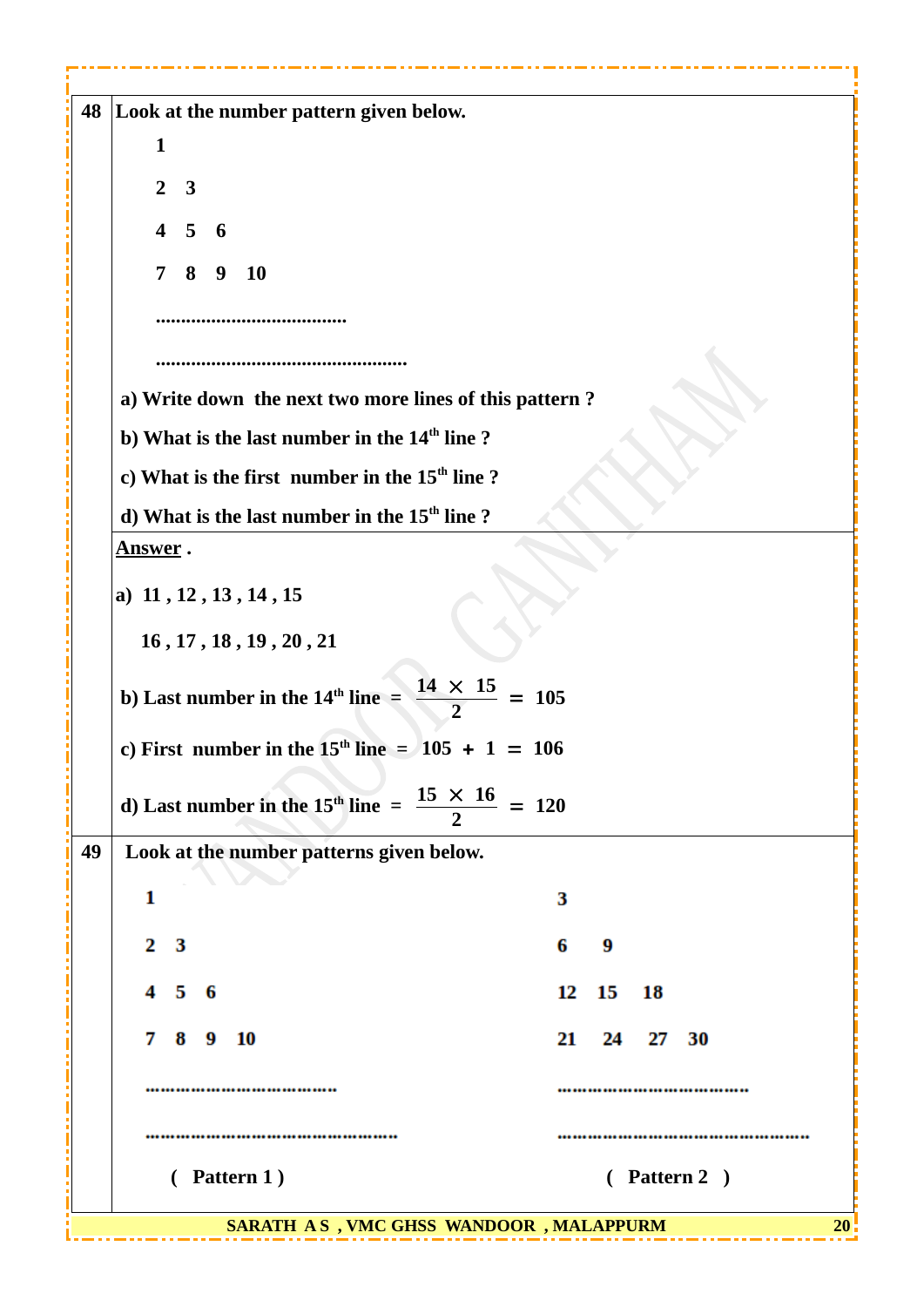**a) Write down the next two more lines of the first pattern ? b) What is the last number in the 10th line of the first pattern ? c) What is the algebraic form of the arithmetic sequence 3 , 6 , 9 , . . . ? d) What is the last number in the 10th line of the second pattern ? Answer . a) 11 12 13 14 15 16 17 18 19 20 21 b)** Last number in the 10<sup>th</sup> line of the first pattern =  $\frac{10 \times 11}{2}$ = **55 2 c)** *x<sup>n</sup>* = *d n* + *f* − *d* = **3***n* + **3** *–* **3** = **3***n* **d) 3** × **55** = **165 50 Look at the number patterns given below.** 4  $\mathbf{1}$ 7 10  $\overline{2}$ 3 13 16 19 5 6 22 25 28 31 Q 10 R ............................ ...............................  **( Pattern 1 ) ( Pattern 2 ) a) Write down the next two more lines of the first pattern ? b) What is the last number in the 20th line of the first pattern ? c) What is the algebraic form of the arithmetic sequence 4 , 7 , 10 , . . . ? d) What is the last number in the 20th line of the second pattern ? SARATH AS, VMC GHSS WANDOOR, MALAPPURM 21**